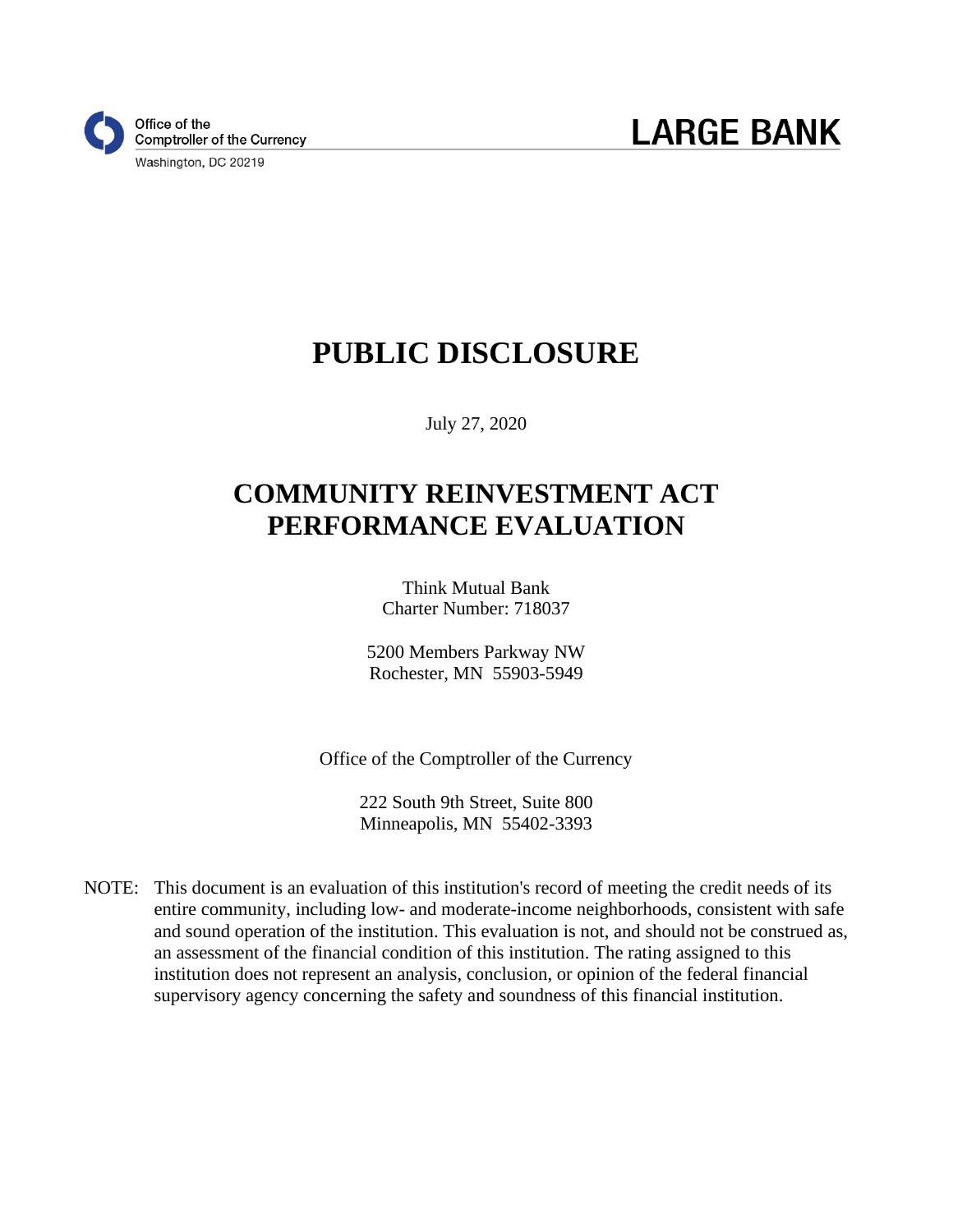## **Table of Contents**

| DISCRIMINATORY OR OTHER ILLEGAL CREDIT PRACTICES REVIEW 4 |  |
|-----------------------------------------------------------|--|
|                                                           |  |
|                                                           |  |
|                                                           |  |
|                                                           |  |
|                                                           |  |
|                                                           |  |
|                                                           |  |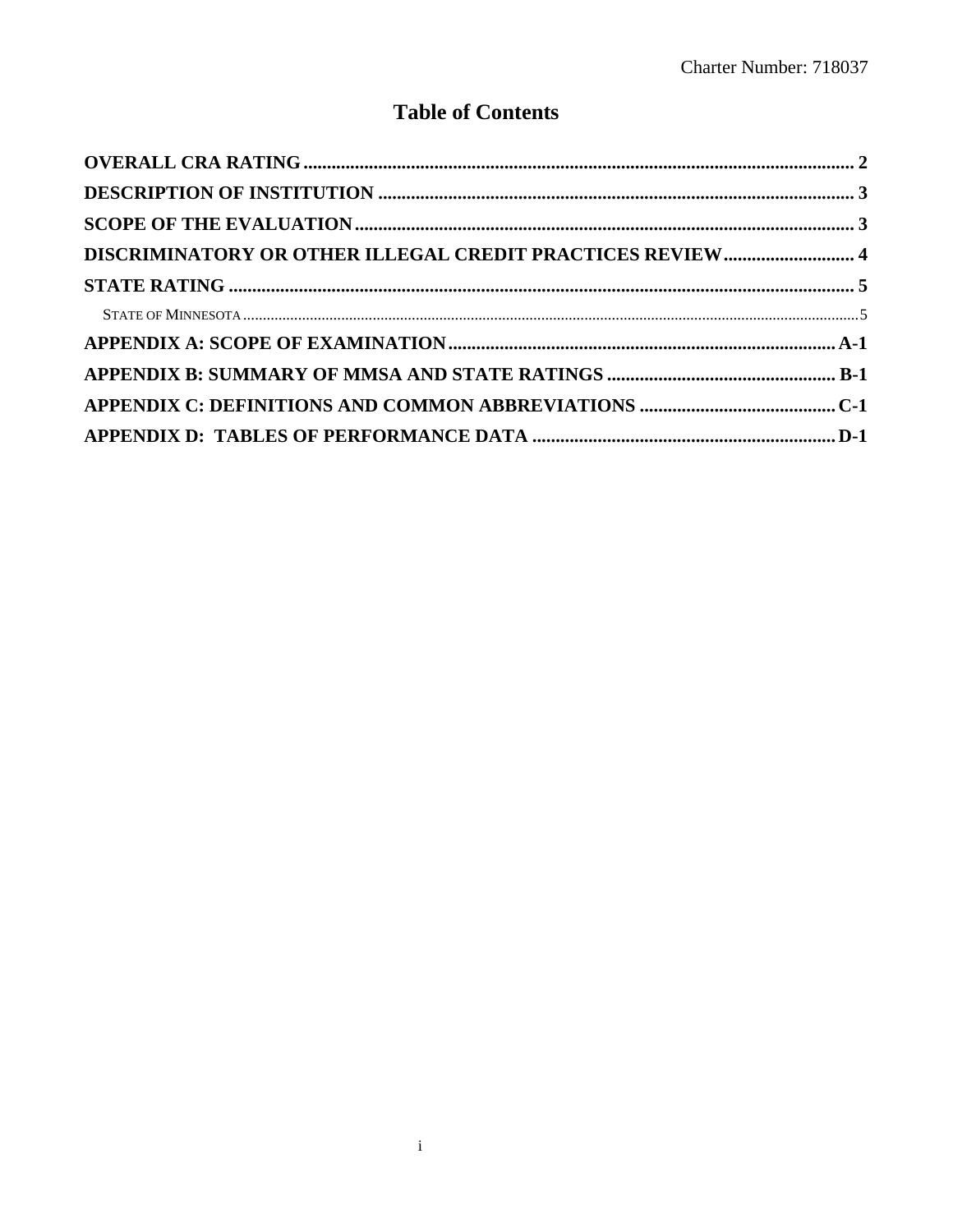## <span id="page-2-0"></span>**Overall CRA Rating**

**Institution's CRA Rating:** This institution is rated **Satisfactory.** 

The following table indicates the performance level of Think Mutual Bank (Think) with respect to the Lending, Investment, and Service Tests:

|                                  | Think Mutual Bank<br><b>Performance Tests</b> |                        |                     |  |  |  |  |  |
|----------------------------------|-----------------------------------------------|------------------------|---------------------|--|--|--|--|--|
| <b>Performance Levels</b>        | Lending Test*                                 | <b>Investment Test</b> | <b>Service Test</b> |  |  |  |  |  |
| Outstanding                      |                                               |                        |                     |  |  |  |  |  |
| <b>High Satisfactory</b>         | X                                             | X                      | X                   |  |  |  |  |  |
| Low Satisfactory                 |                                               |                        |                     |  |  |  |  |  |
| Needs to Improve                 |                                               |                        |                     |  |  |  |  |  |
| <b>Substantial Noncompliance</b> |                                               |                        |                     |  |  |  |  |  |

\* The Lending Test is weighted more heavily than the Investment and Service Tests when arriving at an overall rating.

The major factors that support this rating include:

- The Lending Test performance is good. Think demonstrates good lending activity, overall excellent borrower distribution, and overall adequate geographic distribution. Community development (CD) lending had a neutral impact on the Lending Test performance.
- The Investment Test performance is good. Think made significant qualified CD investments and donations totaling \$4.6 million during the evaluation period. CD investments and donations demonstrated good responsiveness to identified needs in the bank's assessment areas (AA).
- The Service Test performance is good. Employees provided an adequate level of qualified CD services. Branches are readily accessible to low- and moderate-income (LMI) customers. Hours of operation do not vary in a way that inconveniences customers.

#### **Lending in Assessment Area**

A high percentage of the bank's loans are in its AAs.

Think originated and purchased 76 percent of its total loans by number and 78 percent of its total loans by dollar inside its AAs during the evaluation period. This analysis is performed at the bank level, rather than the AA level.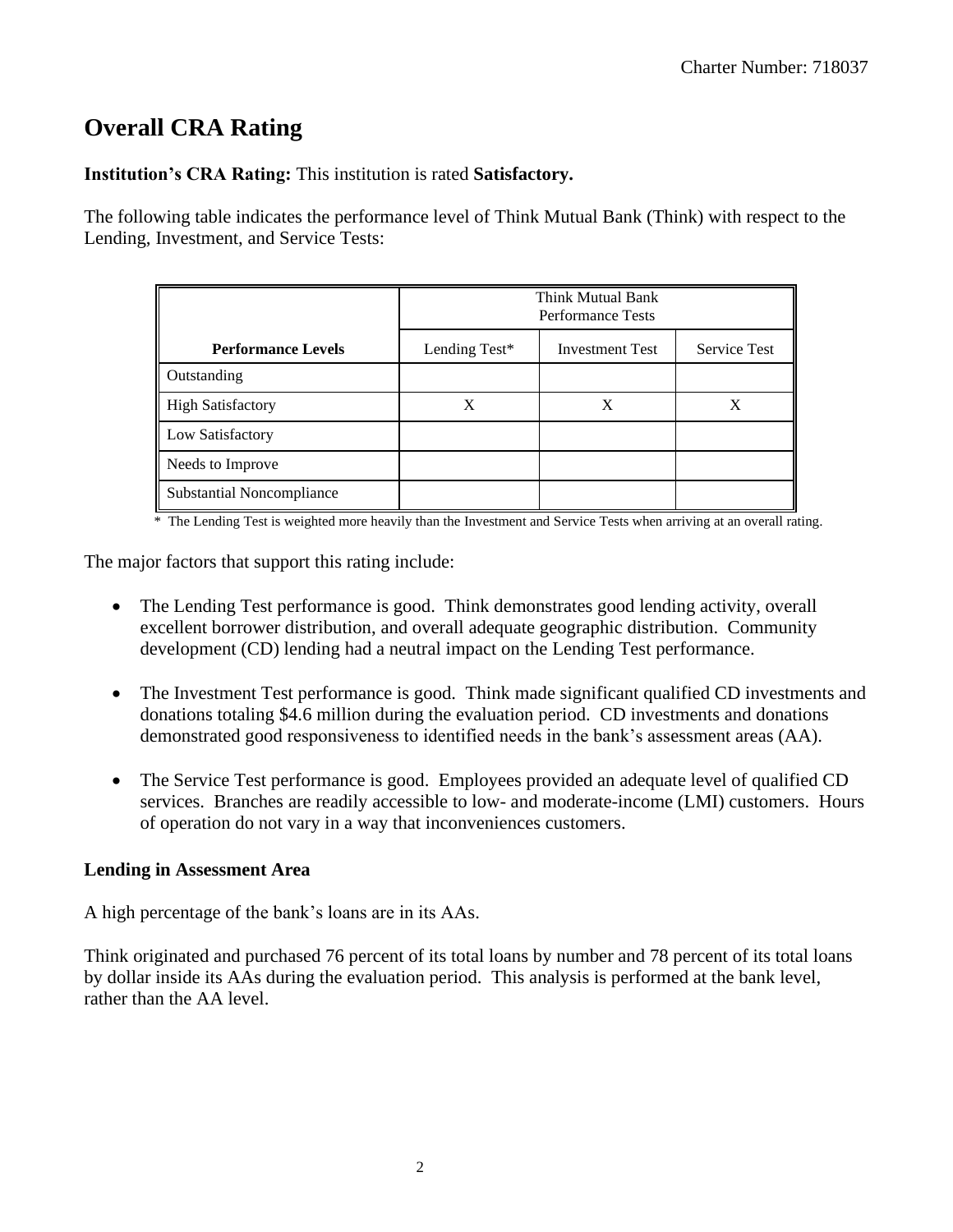|                       | Lending moide and Outside of the Assessment Area |          |                 |               |          |          |          |                                 |          |           |  |  |  |
|-----------------------|--------------------------------------------------|----------|-----------------|---------------|----------|----------|----------|---------------------------------|----------|-----------|--|--|--|
|                       |                                                  |          | Number of Loans |               | Total    |          |          | Dollar Amount of Loans \$(000s) |          | Total     |  |  |  |
| Loan Category         | Inside                                           |          |                 | Outside       |          |          | Inside   |                                 | Outside  |           |  |  |  |
|                       | #                                                | $\%$     | #               | $\frac{0}{0}$ | #        | Φ        | $\%$     | \$                              | $\%$     | \$(000s)  |  |  |  |
| Home Mortgage         | 3,643                                            | 78       | 1,042           | 22            | 4,685    | 589,558  | 81       | 142,439                         | 19       | 731,997   |  |  |  |
| <b>Small Business</b> | 641                                              | 95       | 37              | 5             | 678      | 41,829   | 97       | 1,469                           | 3        | 43,298    |  |  |  |
| <b>Small Farm</b>     | $\Omega$                                         | $\Omega$ | $\theta$        | $\Omega$      | $\Omega$ | $\Omega$ | $\Omega$ | $\Omega$                        | $\Omega$ |           |  |  |  |
| Consumer              | 17.123                                           | 75       | 5.794           | 25            | 22.917   | 244,920  | 71       | 99.294                          | 29       | 344,214   |  |  |  |
| <b>Total</b>          | 21,407                                           | 76       | 6,873           | 24            | 28,280   | 876,307  | 78       | 243,202                         | 22       | 1,119,509 |  |  |  |

## **Lending Inside and Outside of the Assessment Area**

Lending in the AAs had a neutral impact on the overall analysis of the geographic distribution of lending by income level of geography.

## <span id="page-3-0"></span>**Description of Institution**

Think is a federally-chartered mutual thrift headquartered in Rochester, Minnesota (MN). Think operates as an intrastate bank within the state of Minnesota. The bank has a total of ten full-service branches. In addition, Think operates 16 non-deposit taking automatic teller machines (ATMs). The bank did not close any branches or ATMs during the evaluation period.

For CRA purposes, Think operates with one rating area and two AAs. The rating area is the State of Minnesota. The AAs include the Rochester metropolitan statistical area (MSA) and the Minneapolis-St. Paul-Bloomington (MSP) multistate metropolitan statistical area (MMSA). While MSP is a MMSA, Think's operations are limited to Minnesota and do not include the Wisconsin portion of the MMSA.

As of December 31, 2018, Think had total assets of \$1.65 billion. Net loans and leases represented 63 percent of total assets. Think offers a mix of traditional lending products, but primarily focuses on consumer lending and 1-4 family residential home loans. The loan portfolio is comprised of the following based on dollar volume of total commitments: 67 percent residential home loans, 20 percent consumer loans, and 13 percent business loans. There are no farm loans. As of December 31, 2018, tier one capital totaled \$265 million and the tier one leverage capital ratio was 16.33 percent.

Think received a Satisfactory rating during the prior CRA examination on October 13, 2016. The lending, investment, and service tests resulted in high satisfactory performance levels. There are no known legal or financial factors impeding the bank's ability to meet the credit needs in its AAs.

## <span id="page-3-1"></span>**Scope of the Evaluation**

#### **Evaluation Period/Products Evaluated**

The evaluation period for the Lending and Service Tests is January 1, 2016 through December 31, 2018, excluding CD activity. The evaluation period for the Investment Test and CD activity is July 1, 2016 through December 31, 2018. CD activity and investments from January 1, 2016 through June 30, 2016 were evaluated and included in the previous CRA performance evaluation.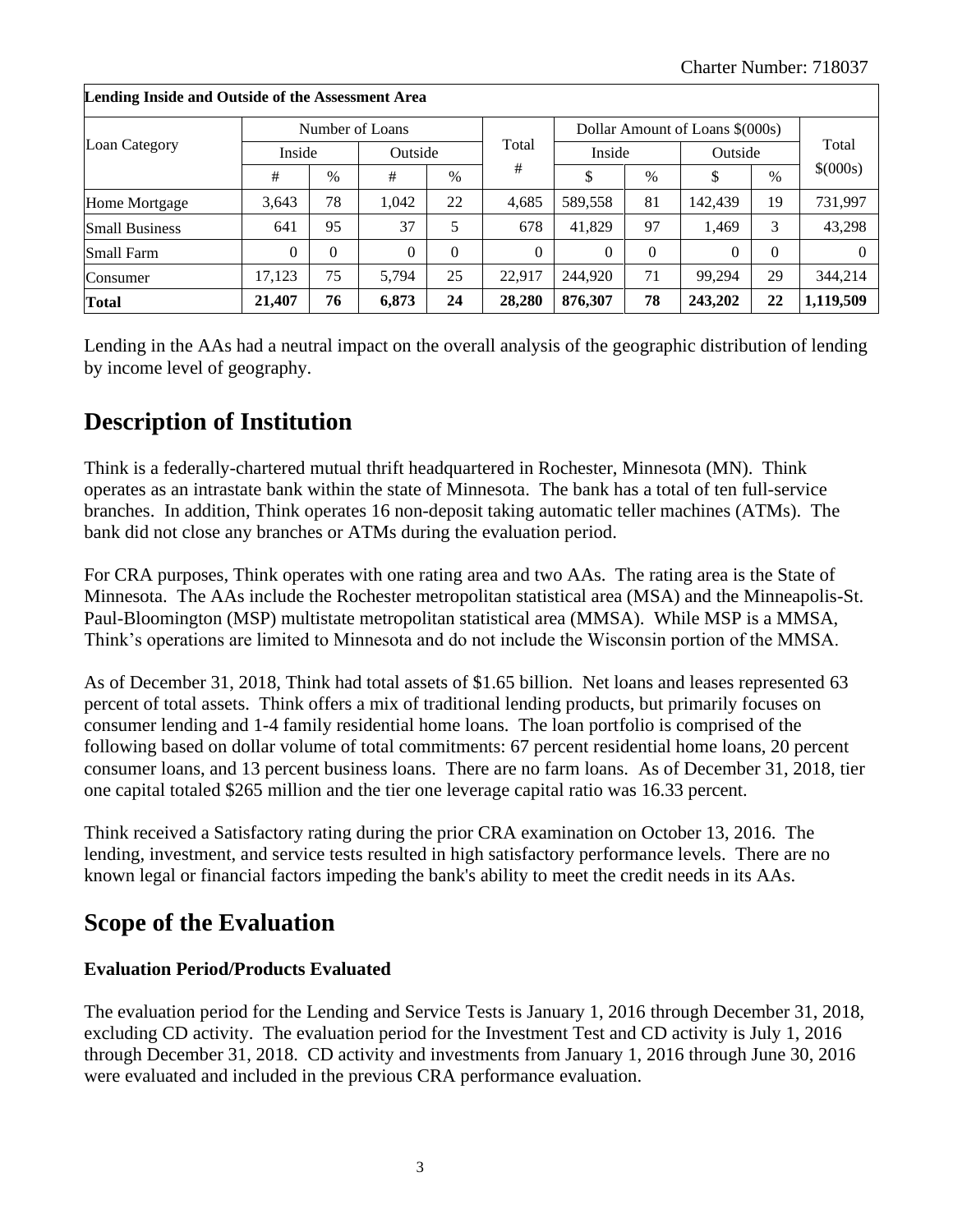We reviewed home mortgage, small business, and consumer loans reported by the bank during the evaluation period. Given the changes in the demographic data used for comparison, loans originated and purchased in 2016 are analyzed separately from loans originated and purchased in 2017 and 2018. Loans originated or purchased in 2016 were compared to 2010 U.S. Census data. Loans originated or purchased in 2017 and 2018 were compared to 2015 American Community Service (ACS) survey data.

#### **Selection of Areas for Full-Scope Review**

In each state where the bank has an office, one or more AAs within that state was selected for a fullscope review. For purposes of this evaluation, both the Rochester and MSP AAs were selected for fullscope review and evaluated under the State of Minnesota rating area.

#### **Ratings**

The bank's overall rating is based on its performance in the State of Minnesota. It is the bank's only rating area. The state rating is based on performance in both of the bank's AAs. Refer to the "Scope" section under the State Rating section for details regarding how the areas were weighted in arriving at the respective ratings.

Consumer loans received the most weight, followed by home loans and business loans, when determining the Lending Test conclusions. Consumer loans were weighted most heavily because they represent the largest portion of total loan originations and purchases during the evaluation period. Consumer loans represent 80 percent of total loan originations by number and 28 percent by dollar. Home loans represent 17 percent by number and 67 percent by dollar. Business loans represent three percent by number and five percent by dollar. The lending performance during 2017-2018 received more weight than 2016 because it was more recent and had higher loan volume. Think originated 66 percent of its total loans by number in 2017-18 and 34 percent in 2016.

## <span id="page-4-0"></span>**Discriminatory or Other Illegal Credit Practices Review**

Pursuant to 12 C.F.R. 25.28(c) or 195.28(c), respectively, in determining a national bank's or federal savings association's (collectively, bank) CRA rating, the OCC considers evidence of discriminatory or other illegal credit practices in any geography by the bank, or in any assessment area by an affiliate whose loans have been considered as part of the bank's lending performance. As part of this evaluation process, the OCC consults with other federal agencies with responsibility for compliance with the relevant laws and regulations, including the U.S. Department of Justice, the U.S. Department of Housing and Urban Development, and the Bureau of Consumer Financial Protection, as applicable.

The OCC has not identified that this institution has engaged in discriminatory or other illegal credit practices that require consideration in this evaluation.

The OCC will consider any information that this institution engaged in discriminatory or other illegal credit practices, identified by or provided to the OCC before the end of the institution's next performance evaluation in that subsequent evaluation, even if the information concerns activities that occurred during the evaluation period addressed in this performance evaluation.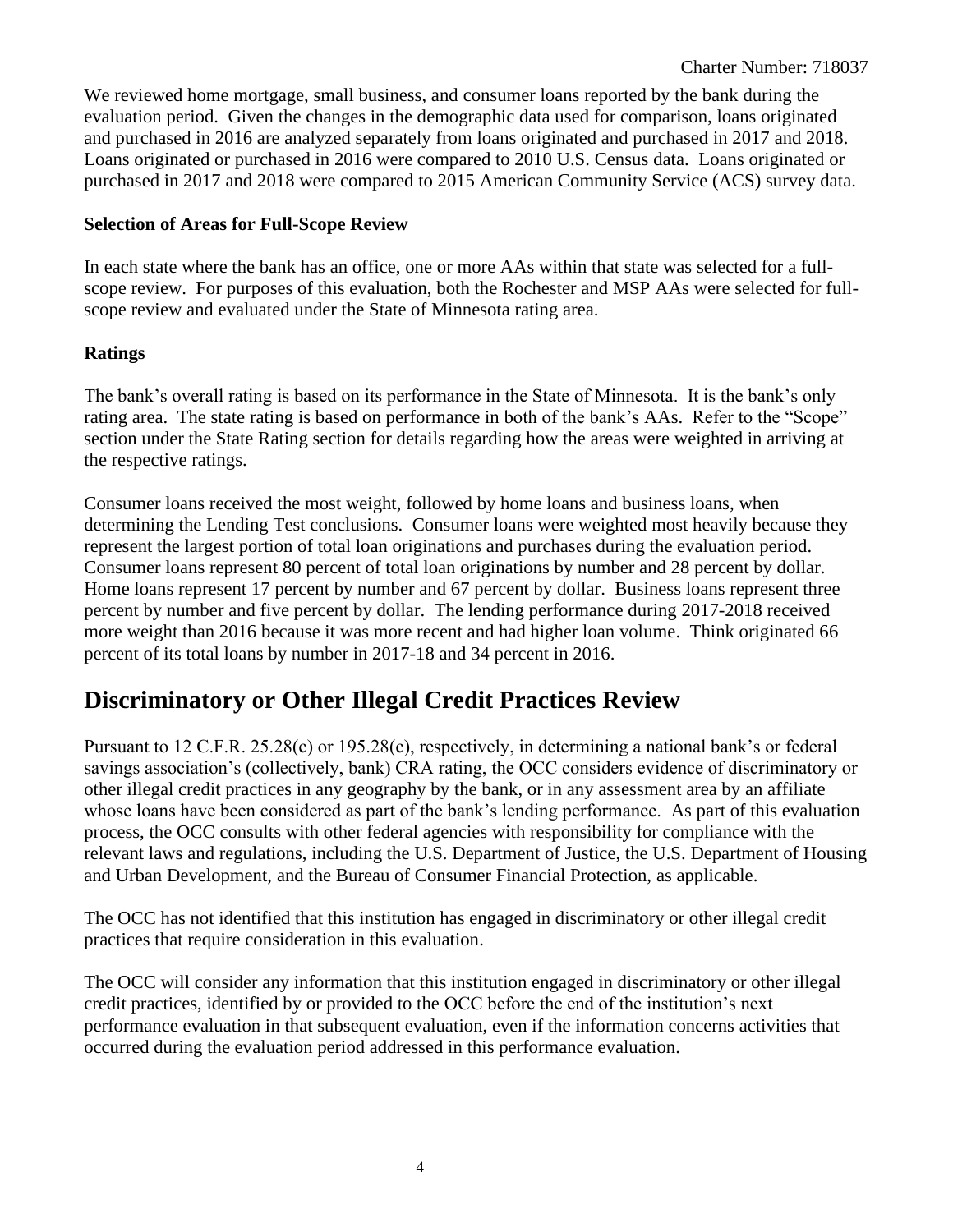## <span id="page-5-0"></span>**State Rating**

## <span id="page-5-1"></span>**State of Minnesota**

### **CRA rating for the State of Minnesota:** Satisfactory

**The Lending Test is rated:** High Satisfactory **The Investment Test is rated:** High Satisfactory **The Service Test is rated:** High Satisfactory

The major factors that support this rating include:

- Lending levels reflect good responsiveness to credit needs in the bank's AAs.
- The distribution of loans to borrowers of different income levels and businesses of different sizes is excellent.
- The geographic distribution of loans throughout CTs of different income levels is adequate.
- CD loans represent adequate responsiveness to AA needs. Think made an adequate level of CD loans in its AAs.
- Think has a significant level of CD investments. Management made 98 qualified investments and donations totaling \$4.58 million during the evaluation period.
- Think's service delivery systems are readily accessible to geographies and individuals of different income levels.
- Think employees provide an adequate level of CD services to qualified organizations. During the evaluation period, nine employees provided 1,465 service hours to ten qualified CD organizations benefiting the Rochester AA.

## **Description of Institution's Operations in Minnesota**

#### Rochester AA

The Rochester AA consists of Olmstead and Dodge Counties, the western half of Wabasha County, and the northwest portion of Fillmore County. Additionally, the AA includes three census tracts (CTs) in southern Goodhue County and two CTs in northern Mower County. The CTs in Goodhue and Mower Counties are in the non-MSA area located outside of the Rochester MSA. The addition of these five non-MSA CTs is not substantially extending beyond the MSA and the AA is legal. It is reasonable that management added these CTs given their proximity to the bank's branches. Think operates six fullservice branches in the Rochester AA, accounting for 60 percent of the bank's branch network. The bank's main location and all five additional branches are located in Rochester, MN. Think operates 12 non-deposit taking ATMs in the Rochester AA; ten are located in Rochester, MN, one in Byron, MN, and one in Stewartville, MN.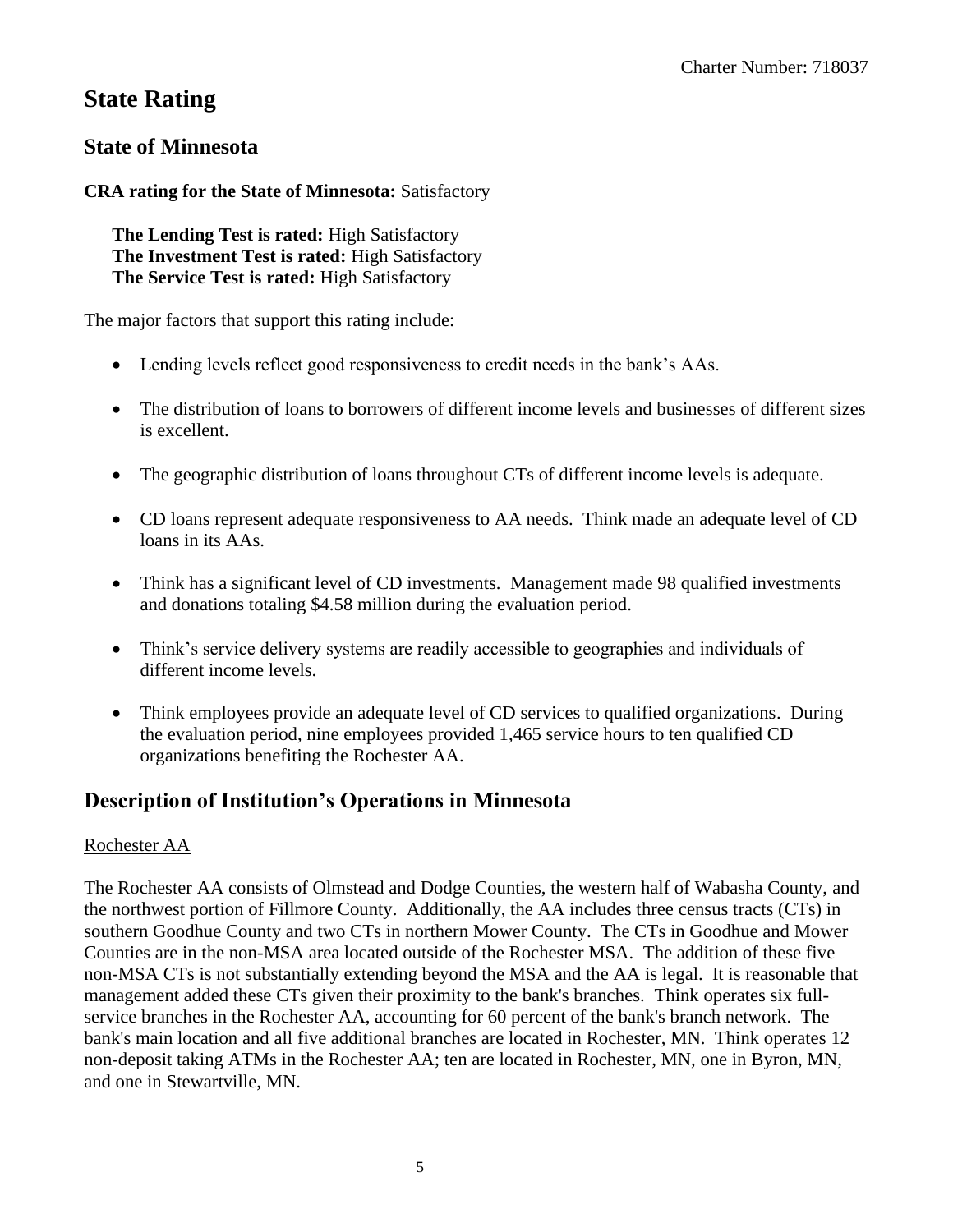The June 30, 2018 FDIC Deposit Market Share Report indicated that Think had \$1.2 billion or 85 percent of its deposits in the Rochester AA. Think ranks second of 46 deposit-taking institutions in the AA with deposit market share of 16 percent. The leaders of the market are Wells Fargo and Think with a combined market share of 33 percent.

Think's primary lending focus in the Rochester AA is consumer loans, followed by home mortgage loans, and then business loans. During the evaluation period, consumer loans comprised 80 percent by number and 27 percent by dollar volume of all loans originated within the Rochester AA. Home mortgage loans comprised 17 percent by number and 68 percent by dollar volume and business loans represent three percent by number and five percent by dollar volume of all loans originated within the Rochester AA.

As part of this review, we completed a community contact to gain an understanding of the area's economic conditions, credit needs, and involvement of local financial institutions. The contact is an administrator for a community services organization located in Rochester and serving Olmstead County. The contact indicated there are a variety of community needs, including affordable housing, small business financing, and banking the underserved community. The contact stated there appears to be many opportunities for bank involvement through financing affordable housing projects and small businesses. The contact noted that Think is actively involved in the community by providing donations and grants to various organizations. We also reviewed two recently completed community contacts. Both contacts were presidents of an economic development organization. The contacts indicated the economy and population are growing. Mayo Clinic is a larger employer and continues to expand, attracting new residents. Some small businesses, particularly those in downtown Rochester, are struggling as the growth in the area attracts franchise businesses that increase competition. The contacts identified affordable housing as a primary need. The housing market is very competitive leading to a housing shortage, especially for starter homes and affordable rental units.

| Table A – Demographic Information of the Assessment Area |         |                  |                                                 |                           |                          |                   |
|----------------------------------------------------------|---------|------------------|-------------------------------------------------|---------------------------|--------------------------|-------------------|
|                                                          |         |                  | <b>Assessment Area: Rochester MSA AA - 2016</b> |                           |                          |                   |
| <b>Demographic Characteristics</b>                       | #       | Low<br>$%$ of #  | <b>Moderate</b><br>$%$ of #                     | <b>Middle</b><br>$%$ of # | <b>Upper</b><br>$%$ of # | $NA*$<br>$%$ of # |
| Geographies (Census Tracts)                              | 49      | 0.0              | 14.3                                            | 67.3                      | 18.4                     | 0.0               |
| Population by Geography                                  | 206,133 | 0.0 <sub>l</sub> | 12.9                                            | 64.3                      | 22.8                     | 0.0               |
| Housing Units by Geography                               | 85,595  | 0.0              | 14.0                                            | 65.3                      | 20.7                     | 0.0               |
| Owner-Occupied Units by Geography                        | 62,557  | 0.0              | 11.2                                            | 65.3                      | 23.4                     | 0.0               |
| Occupied Rental Units by Geography                       | 17,374  | 0.0              | 22.4                                            | 65.8                      | 11.9                     | 0.0               |
| Vacant Units by Geography                                | 5,664   | 0.0              | 19.3                                            | 62.7                      | 18.0                     | 0.0               |
| Businesses by Geography                                  | 12,532  | 0.0              | 12.2                                            | 65.2                      | 22.5                     | 0.0               |
| Farms by Geography                                       | 1,491   | 0.0 <sub>l</sub> | 5.4                                             | 78.6                      | 16.0                     | 0.0               |
| Family Distribution by Income Level                      | 54,426  | 16.0             | 18.4                                            | 24.3                      | 41.3                     | 0.0               |
| Household Distribution by Income Level                   | 79,931  | 20.8             | 16.7                                            | 20.1                      | 42.5                     | 0.0               |
| Median Family Income MSA - 40340<br>Rochester, MN MSA    |         |                  | \$74,450 Median Housing Value                   |                           | \$179,569                |                   |
| Median Family Income Non-MSAs -<br><b>MN</b>             |         |                  | \$57,683 Median Gross Rent                      |                           | \$723                    |                   |

The following tables provide information on the demographic composition of the Rochester MSA AA.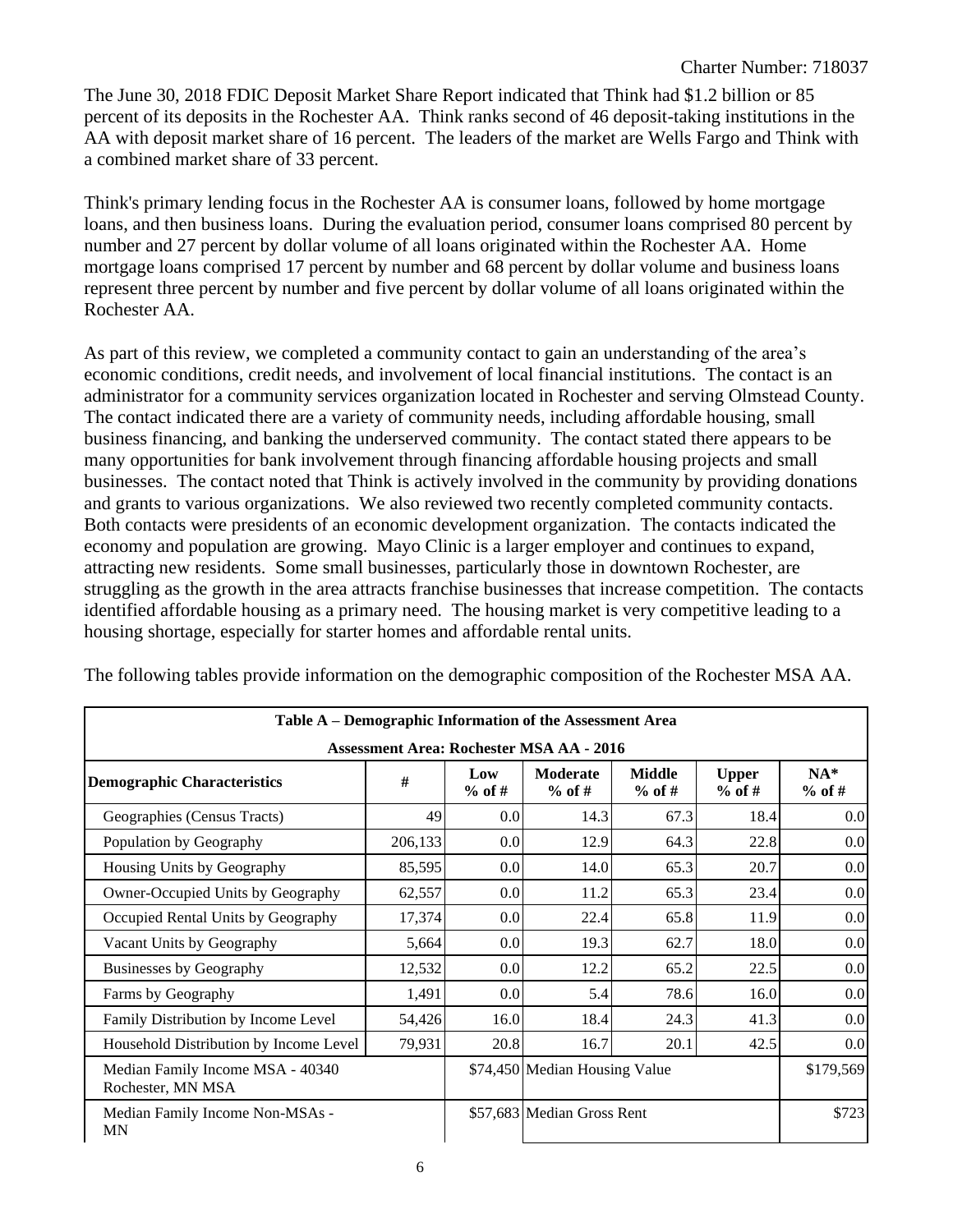|                                                            | <b>Families Below Poverty Level</b> | $0.1\%$ |
|------------------------------------------------------------|-------------------------------------|---------|
| $S_{\text{out}}$ 2010 II $S_{\text{out}}$ 2016 D P.D. Data |                                     |         |

*Source: 2010 U.S. and 2016 D&B Data Due to rounding, totals may not equal 100.0%*

*(\*) The NA category consists of geographies that have not been assigned an income classification.*

| Table A – Demographic Information of the Assessment Area |         |                 |                                                 |                           |                          |                   |
|----------------------------------------------------------|---------|-----------------|-------------------------------------------------|---------------------------|--------------------------|-------------------|
|                                                          |         |                 | <b>Assessment Area: Rochester MSA AA - 2018</b> |                           |                          |                   |
| <b>Demographic Characteristics</b>                       | #       | Low<br>$%$ of # | <b>Moderate</b><br>$%$ of #                     | <b>Middle</b><br>$%$ of # | <b>Upper</b><br>$%$ of # | $NA*$<br>$%$ of # |
| Geographies (Census Tracts)                              | 49      | 0.0             | 18.4                                            | 55.1                      | 26.5                     | 0.0               |
| Population by Geography                                  | 210,934 | 0.0             | 18.4                                            | 51.0                      | 30.6                     | 0.0               |
| Housing Units by Geography                               | 87,784  | 0.0             | 19.6                                            | 51.7                      | 28.7                     | 0.0               |
| Owner-Occupied Units by Geography                        | 14.5    | 52.5            | 33.0                                            | 0.0                       |                          |                   |
| Occupied Rental Units by Geography                       | 19,789  | 0.0             | 34.9                                            | 48.2                      | 16.9                     | 0.0               |
| Vacant Units by Geography                                | 5,462   | 0.0             | 23.0                                            | 55.2                      | 21.9                     | 0.0               |
| Businesses by Geography                                  | 12,992  | 0.0             | 17.9                                            | 53.5                      | 28.6                     | 0.0               |
| Farms by Geography                                       | 1,318   | 0.0             | 3.7                                             | 73.8                      | 22.5                     | 0.0               |
| Family Distribution by Income Level                      | 55,796  | 17.7            | 17.7                                            | 23.8                      | 40.7                     | 0.0               |
| Household Distribution by Income Level                   | 82,322  | 21.8            | 15.8                                            | 19.0                      | 43.4                     | 0.0               |
| Median Family Income MSA - 40340<br>Rochester, MN MSA    |         |                 | \$81,036 Median Housing Value                   |                           |                          | \$180,710         |
| Median Family Income Non-MSAs -<br><b>MN</b>             |         |                 | \$63,182 Median Gross Rent                      | \$820                     |                          |                   |
|                                                          |         |                 | Families Below Poverty Level                    |                           |                          | 5.3%              |
| Source: 2015 ACS and 2018 D&B Data                       |         |                 |                                                 |                           |                          |                   |

*Due to rounding, totals may not equal 100.0%*

*(\*) The NA category consists of geographies that have not been assigned an income classification.*

#### MSP AA

The MSP AA consists of Carver, Dakota, Hennepin, Ramsey, Scott, and Washington Counties. Think operates four full-service branches in the Minneapolis MSA, accounting for 40 percent of the bank's branch network. The bank operates one branch in each of the following cities: Apple Valley, Eagan, Edina, and St. Paul, MN. Think operates four non-deposit taking ATMs in the MSP AA, one at each of the branch locations.

The June 30, 2018 FDIC Deposit Market Share Report indicated that Think had \$212 million or 15 percent of its deposits in the MSP AA. Think ranks 34th of 109 deposit-taking institutions in the AA with less than one percent of total deposit market share. The leaders of the market are U.S. Bank and Wells Fargo Bank with a combined market share of 76 percent.

Think's primary lending focus in the MSP AA is consumer loans, followed by home mortgage loans, and then business loans. During the evaluation period, consumer loans comprised 80 percent by number and 31 percent by dollar volume of all loans originated within the MSP AA. Home mortgage loans comprised 17 percent by number and 65 percent by dollar volume and business loans represented three percent by number and four percent by dollar volume of all loans originated within the MSP AA.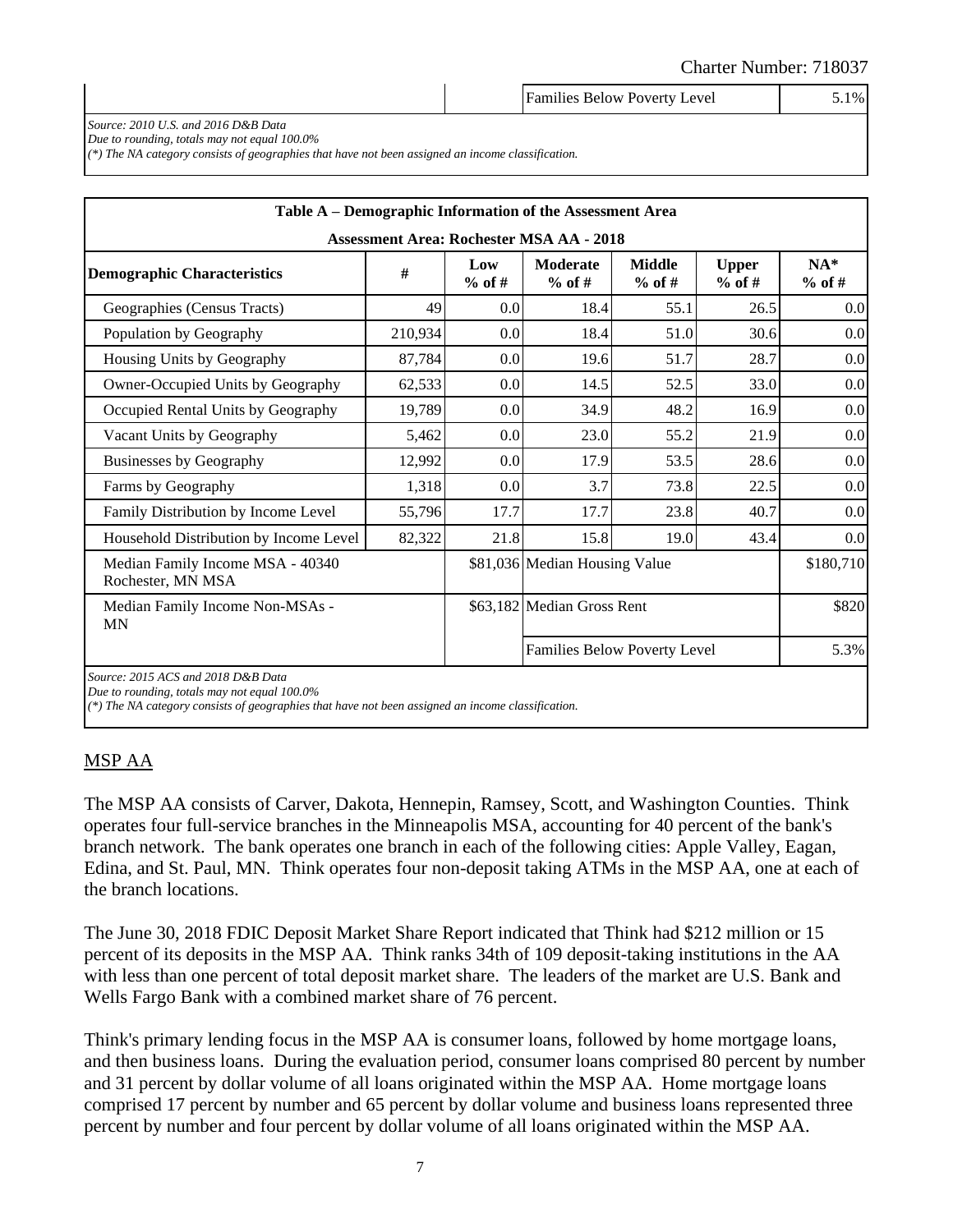We reviewed two recently completed community contacts as part of this evaluation. The first contact was business advisor with a community development organization focused on small business development and affordable housing located in Minneapolis and serving the Twin Cities area including Anoka, Carver, Dakota, Hennepin, Ramsey, Scott, and Washington Counties. The contact stated the economy is generally good in the area. However, brick and mortar stores are experiencing a slowdown as consumers shift to online shopping. The contact indicated the area is experiencing an affordable housing crisis. More affordable housing is being built but the demand continues to outpace the supply. The contact also identified small business financing as a community need. The contact indicated there are many opportunities for bank involvement, including investments and loans for affordable housing projects and loans to start-up and expanding businesses. The second community contact was an executive director for a community development organization in St. Paul and serving Hennepin and Ramsey Counties. The contact stated the area witnessed extreme growth in 2017 and 2018 as part of public transportation projects and small business development. This contact also echoed the need for affordable housing in the AA.

|                                                                                     |                              |                 | Table A – Demographic Information of the Assessment Area |                           |                          |                   |
|-------------------------------------------------------------------------------------|------------------------------|-----------------|----------------------------------------------------------|---------------------------|--------------------------|-------------------|
|                                                                                     |                              |                 | <b>Assessment Area: Minneapolis MSA AA - 2016</b>        |                           |                          |                   |
| <b>Demographic Characteristics</b>                                                  | #                            | Low<br>$%$ of # | <b>Moderate</b><br>$%$ of #                              | <b>Middle</b><br>$%$ of # | <b>Upper</b><br>$%$ of # | $NA*$<br>$%$ of # |
| Geographies (Census Tracts)                                                         | 621                          | 10.1            | 19.2                                                     | 39.1                      | 30.9                     | 0.6               |
| Population by Geography                                                             | 2,518,723                    | 8.1             | 17.1                                                     | 39.8                      | 34.8                     | 0.2               |
| Housing Units by Geography                                                          | 1,052,371                    | 8.0             | 18.2                                                     | 41.4                      | 32.4                     | 0.0               |
| Owner-Occupied Units by Geography                                                   | 691,325                      | 3.3             | 13.8                                                     | 43.1                      | 39.8                     | 0.0               |
| Occupied Rental Units by Geography                                                  | 299,366                      | 17.6            | 27.1                                                     | 38.5                      | 16.8                     | 0.0               |
| Vacant Units by Geography                                                           | 61,680                       | 14.4            | 23.7                                                     | 36.4                      | 25.5                     | 0.0               |
| Businesses by Geography                                                             | 188,879                      | 5.7             | 15.8                                                     | 39.6                      | 38.9                     | 0.0               |
| Farms by Geography                                                                  | 4,463                        | 2.1             | 10.3                                                     | 46.1                      | 41.5                     | 0.0               |
| Family Distribution by Income Level                                                 | 618,832                      | 19.4            | 17.0                                                     | 21.9                      | 41.8                     | 0.0               |
| Household Distribution by Income Level                                              | 990,691                      | 23.5            | 16.3                                                     | 18.8                      | 41.4                     | 0.0               |
| Median Family Income MSA - 33460<br>Minneapolis-St. Paul-Bloomington, MN-<br>WI MSA |                              |                 | \$79,301 Median Housing Value                            | \$262,512                 |                          |                   |
|                                                                                     |                              |                 | <b>Median Gross Rent</b>                                 |                           |                          | \$865             |
|                                                                                     | Families Below Poverty Level |                 |                                                          |                           |                          | 6.8%              |
| Source: 2010 U.S. and 2016 D&B Data<br>1.100.001                                    |                              |                 |                                                          |                           |                          |                   |

The following tables provide information on the demographic composition of the MSP AA.

*Due to rounding, totals may not equal 100.0% (\*) The NA category consists of geographies that have not been assigned an income classification.*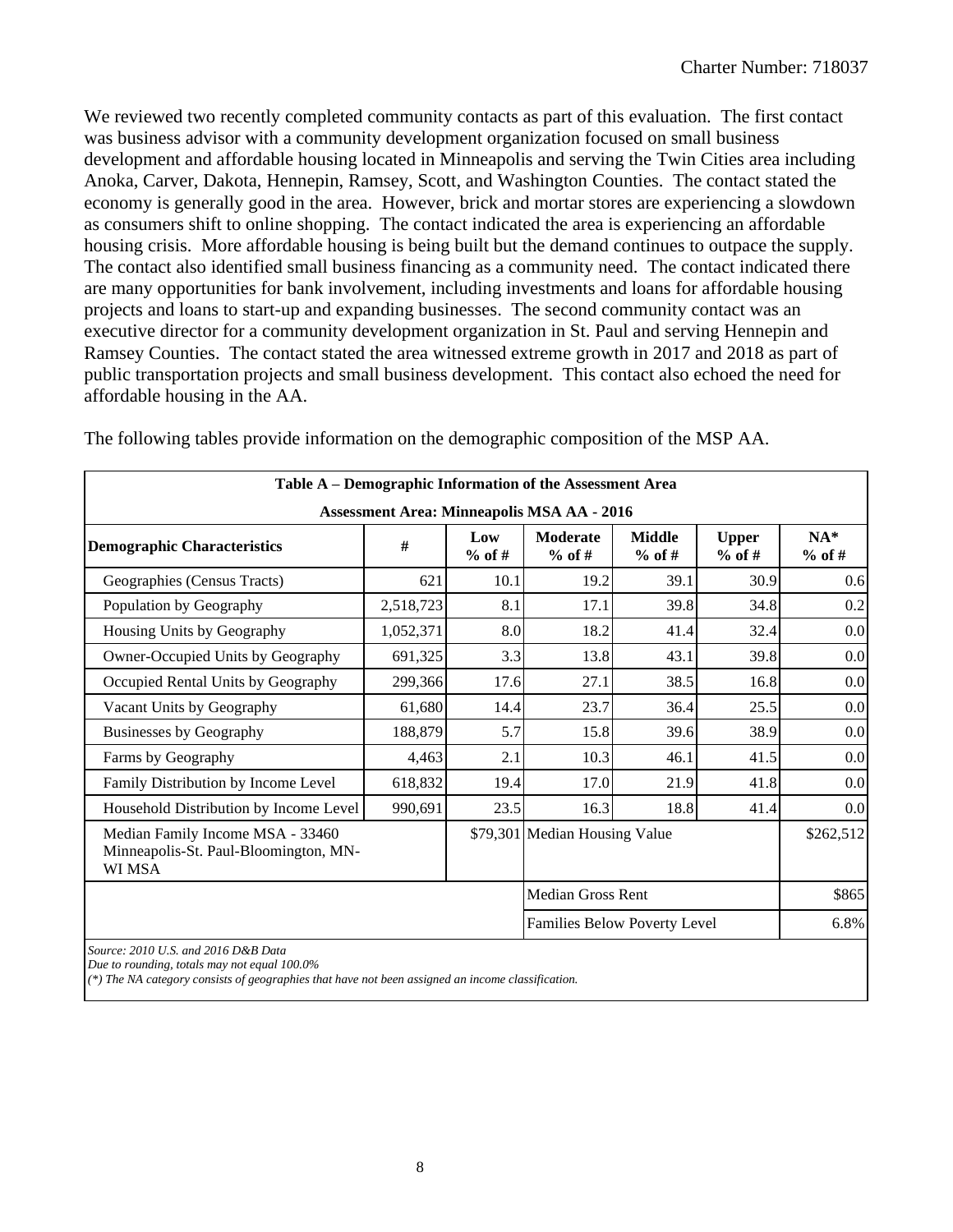|                                                                                                                                                                                         | Table A – Demographic Information of the Assessment Area |                 |                               |                           |                          |                   |  |  |  |  |  |  |
|-----------------------------------------------------------------------------------------------------------------------------------------------------------------------------------------|----------------------------------------------------------|-----------------|-------------------------------|---------------------------|--------------------------|-------------------|--|--|--|--|--|--|
|                                                                                                                                                                                         | <b>Assessment Area: Minneapolis MSA AA - 2018</b>        |                 |                               |                           |                          |                   |  |  |  |  |  |  |
| <b>Demographic Characteristics</b>                                                                                                                                                      | #                                                        | Low<br>$%$ of # | <b>Moderate</b><br>$%$ of #   | <b>Middle</b><br>$%$ of # | <b>Upper</b><br>$%$ of # | $NA*$<br>$%$ of # |  |  |  |  |  |  |
| Geographies (Census Tracts)                                                                                                                                                             | 621                                                      | 9.0             | 21.7                          | 40.6                      | 27.5                     | 1.1               |  |  |  |  |  |  |
| Population by Geography                                                                                                                                                                 | 2,613,350                                                | 7.6             | 19.5                          | 41.0                      | 31.5                     | 0.4               |  |  |  |  |  |  |
| Housing Units by Geography                                                                                                                                                              | 1,077,958                                                | 7.1             | 20.1                          | 42.6                      | 29.9                     |                   |  |  |  |  |  |  |
| Owner-Occupied Units by Geography                                                                                                                                                       | 685,890                                                  | 2.9             | 15.3                          | 44.6                      | 0.1                      |                   |  |  |  |  |  |  |
| Occupied Rental Units by Geography                                                                                                                                                      | 339,787                                                  | 14.6            | 29.3                          | 39.0                      | 16.1                     | 1.0               |  |  |  |  |  |  |
| Vacant Units by Geography                                                                                                                                                               | 52,281                                                   | 12.0            | 23.0                          | 40.1                      | 23.9                     | 0.9               |  |  |  |  |  |  |
| <b>Businesses by Geography</b>                                                                                                                                                          | 199,260                                                  | 5.7             | 16.9                          | 43.2                      | 33.8                     | 0.4               |  |  |  |  |  |  |
| Farms by Geography                                                                                                                                                                      | 4,642                                                    | 2.1             | 12.0                          | 48.9                      | 37.0                     | 0.1               |  |  |  |  |  |  |
| Family Distribution by Income Level                                                                                                                                                     | 641,277                                                  | 20.6            | 16.7                          | 21.3                      | 41.5                     | 0.0               |  |  |  |  |  |  |
| Household Distribution by Income Level                                                                                                                                                  | 1,025,677                                                | 24.4            | 16.0                          | 17.9                      | 41.8                     | 0.0               |  |  |  |  |  |  |
| Median Family Income MSA - 33460<br>Minneapolis-St. Paul-Bloomington, MN-<br>WI MSA                                                                                                     |                                                          |                 | \$85,636 Median Housing Value | \$236,994                 |                          |                   |  |  |  |  |  |  |
|                                                                                                                                                                                         |                                                          |                 | <b>Median Gross Rent</b>      |                           |                          | \$965             |  |  |  |  |  |  |
| <b>Families Below Poverty Level</b>                                                                                                                                                     |                                                          |                 |                               |                           |                          | 7.4%              |  |  |  |  |  |  |
| Source: 2015 ACS and 2018 D&B Data<br>Due to rounding, totals may not equal 100.0%<br>(*) The NA category consists of geographies that have not been assigned an income classification. |                                                          |                 |                               |                           |                          |                   |  |  |  |  |  |  |

### **Scope of Evaluation in Minnesota**

The rating for the State of Minnesota is based on the performance of the Rochester AA and the MSP AA. Both AAs received a full-scope review. Performance in the Rochester AA received the most weight since it contains a higher portion of the bank's branches, deposits, and loan origination volume. As previously discussed under the Scope of Evaluation section, consumer loans received the most weight, followed by home loans and business loans, when determining the Lending Test conclusions.

### **CONCLUSIONS WITH RESPECT TO PERFORMANCE TESTS IN MINNESOTA**

#### **LENDING TEST**

The bank's performance under the Lending Test in Minnesota is rated High Satisfactory.

#### **Conclusions for Areas Receiving Full-Scope Reviews**

Based on full-scope reviews, the bank's performance in the Rochester AA is good and performance in the MSP AA is adequate.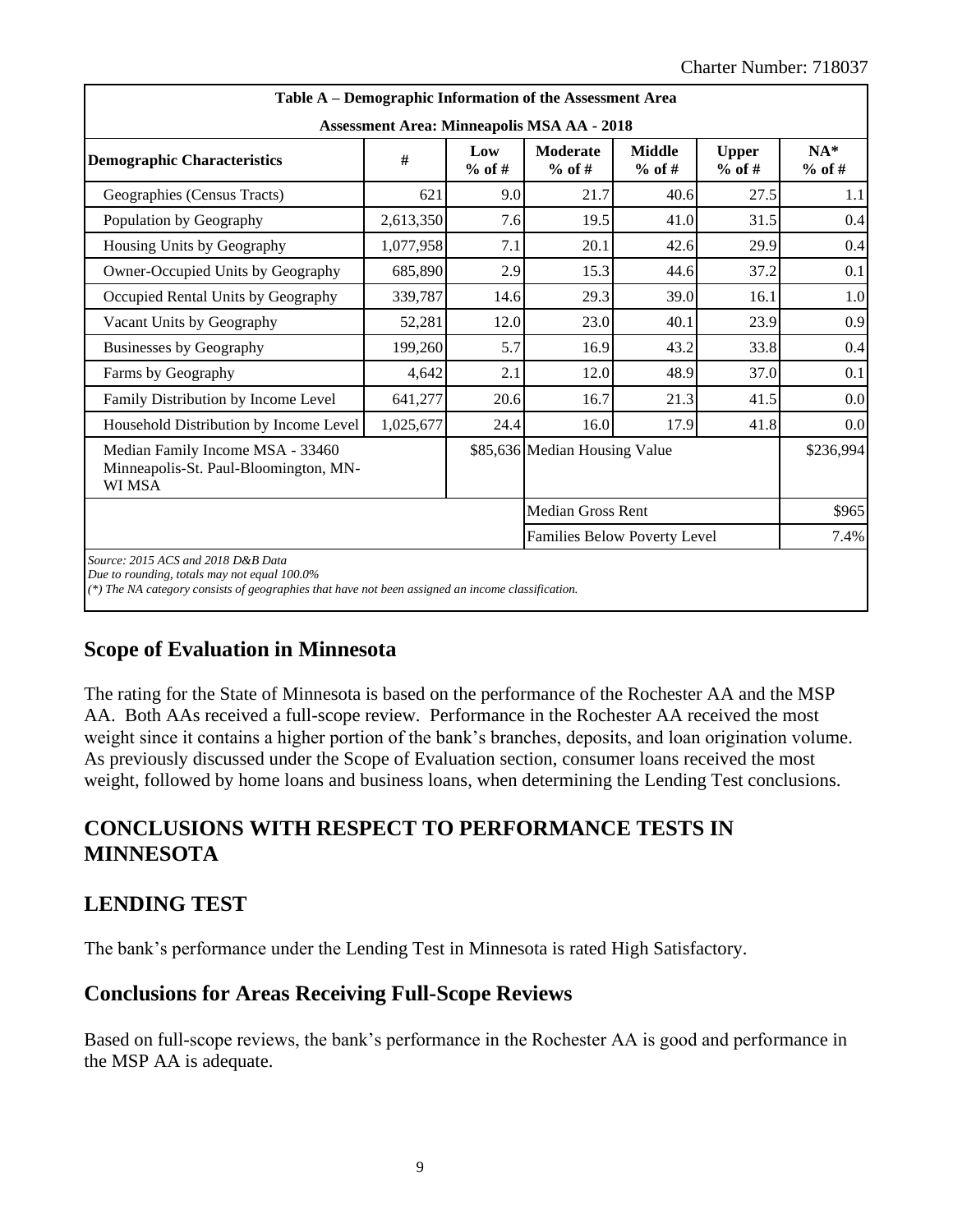## **Lending Activity**

| <b>Number of Loans</b> |                  |                          |               |          |                                   |        |                  |                     |  |  |  |
|------------------------|------------------|--------------------------|---------------|----------|-----------------------------------|--------|------------------|---------------------|--|--|--|
| Assessment<br>Area     | Home<br>Mortgage | Small<br><b>Business</b> | Small<br>Farm | Consumer | Community<br>Development<br>Loans | Total  | % State<br>Loans | % State<br>Deposits |  |  |  |
| <b>MSP</b>             | 935              | 174                      | 0             | 4.450    |                                   | 5,560  | 26.0             | 15.4                |  |  |  |
| Rochester              | 2,708            | 467                      |               | 12,673   |                                   | 15,853 | 74.0             | 84.6                |  |  |  |

Lending levels reflect good responsiveness to AA credit needs.

| <b>Dollar Volume of Loans (000s)</b> |                  |                          |                |          |                                      |         |                  |                     |  |  |  |
|--------------------------------------|------------------|--------------------------|----------------|----------|--------------------------------------|---------|------------------|---------------------|--|--|--|
| Assessment<br>Area                   | Home<br>Mortgage | Small<br><b>Business</b> | Small<br>Farm  | Consumer | Community<br>Development<br>$Loans*$ | Total   | % State<br>Loans | % State<br>Deposits |  |  |  |
| <b>MSP</b>                           | 158.434          | 8,887                    | 0              | 74.935   | 10,000                               | 252,256 | 28.4             | 15.4                |  |  |  |
| Rochester                            | 431.125          | 32.942                   | $\overline{0}$ | 169,985  | 2,995                                | 637,047 | 71.6             | 84.6                |  |  |  |

#### Rochester AA

Think's lending market share in the Rochester AA is good compared to its deposit market share. The June 30, 2018 FDIC Deposit Market Share Report indicates Think ranks second among 46 deposittaking institutions with a market share of 16 percent. Peer home mortgage data for 2018 indicates Think ranks first among 278 lenders that reported home mortgage loans. Think had a ten percent home loan market share, which is adequate in comparison to the bank's deposit market share. However, Think's ranking as the top home lender in the AA is more indicative of excellent lending activity. Peer small loans to business data for 2018 indicates Think ranks tenth among 77 lenders with a market share of four percent. Think's market share for small loans to business compares poorly to its deposit share. Think originated a large volume of consumer loans in the AA during the evaluation period. Market share data is not available for consumer loans.

#### MSP AA

Think's lending market share in the MSP AA is excellent compared to its deposit market share. The June 30, 2018 FDIC Deposit Market Share Report indicates Think ranks 34<sup>th</sup> among 109 deposit-taking institutions with a market share of 0.1 percent. Peer home mortgage data for 2018 indicates Think ranks 71st among 639 lenders that reported home mortgage loans. Think had a 0.3 percent home loan market share, which is excellent in comparison to the bank's deposit market share. Peer small loans to business data for 2018 indicates Think ranks 39<sup>th</sup> among 149 lenders with a market share of 0.1 percent. Think's market share for small loans to businesses is excellent compared to its deposit share. Think originated a large volume of consumer loans in the AA during the evaluation period. Market share data is not available for consumer loans.

#### **Distribution of Loans by Income Level of the Geography**

The bank exhibits an adequate geographic distribution of loans in its AAs. More weight was placed on the geographic distribution within the Rochester MSA AA given there were a larger number of loans made in this AA. There were no low-income CTs in the Rochester MSA AA during the entire evaluation period, therefore our evaluation of geographic distribution in this AA is based on lending within the moderate-income CTs.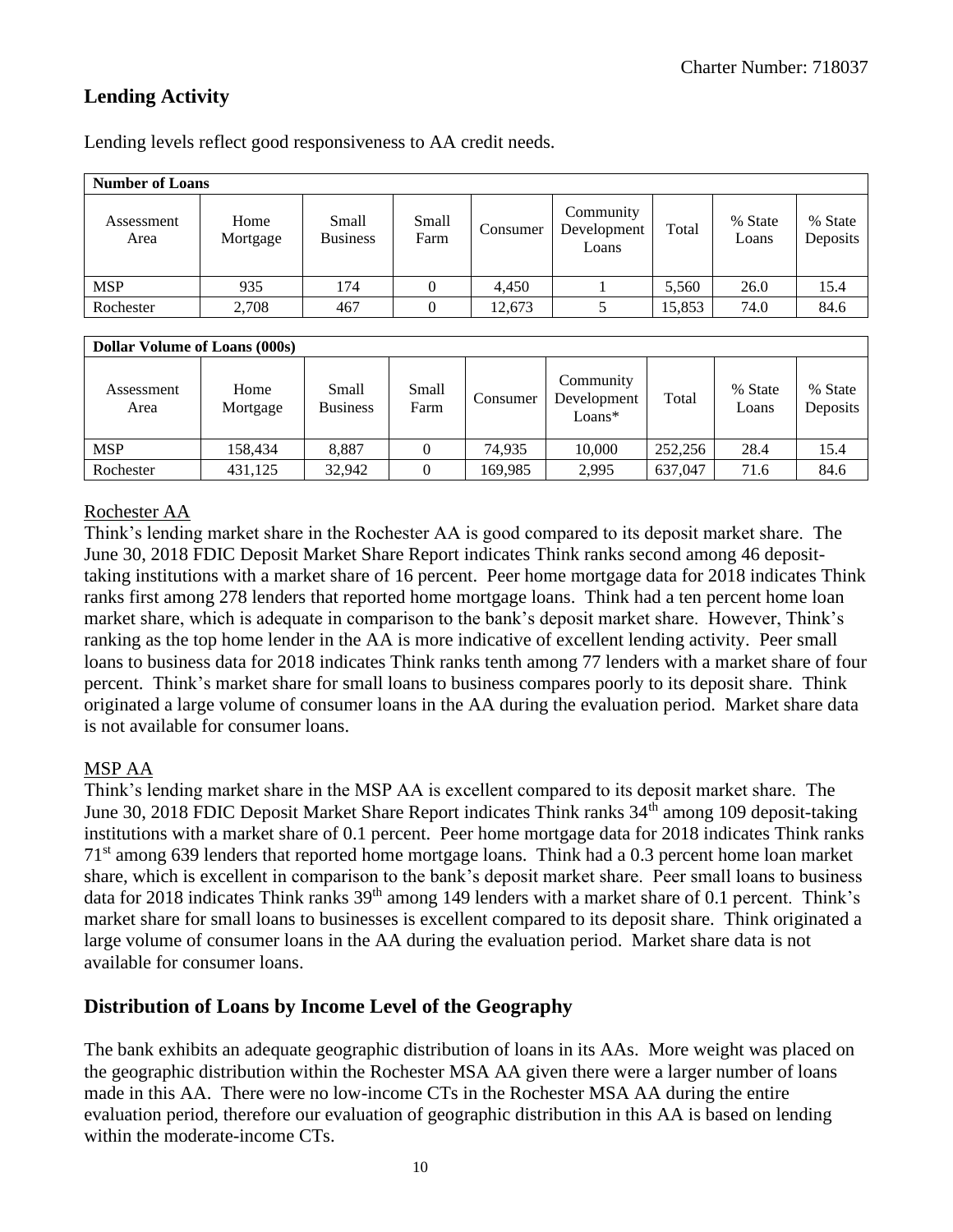#### *Consumer Loans*

Refer to Table U in the State of Minnesota section of Appendix D for the facts and data used to evaluate the geographic distribution of the bank's consumer loan originations and purchases.

#### Rochester AA

The geographic distribution of consumer loans to individuals in different income level CTs in the Rochester AA is adequate. In 2017-18, Think's consumer lending in moderate-income CTs was near the percentage of households located in moderate-income CTs. Eight of the nine moderate-income CTs were in close proximity to the bank's branches. In 2016, Think's consumer lending in moderate-income CTs was lower than the demographic data. Three of the seven moderate-income CTs were on the outskirts of the AA and more distant from the branches, making Think a less convenient option for customers. There is no aggregate comparison data for consumer loans.

#### MSP AA

The geographic distribution of consumer loans to individuals in different income level CTs in the MSP AA is poor. In both 2016 and 2017-18, Think's lending to consumers in low-income CTs was significantly lower than the percentage of households located in low-income CTs. In both 2016 and 2017-18, Think's lending to consumers in moderate-income CTs was lower than the percentage of households located in moderate-income CTs. There is no aggregate comparison data for consumer loans.

#### *Home Mortgage Loans*

Refer to Table O in the State of Minnesota section of Appendix D for the facts and data used to evaluate the geographic distribution of the bank's home mortgage loan originations and purchases.

#### Rochester AA

The geographic distribution of home loans to borrowers in different income level CTs in the Rochester AA is adequate. In 2017-18, Think's home lending to borrowers in moderate-income CTs was near the percentage of owner-occupied housing units in moderate-income CTs and somewhat lower than aggregate lending performance. In 2016, Think's home lending to borrowers in moderate-income CTs was lower than both demographic and aggregate data.

#### MSP AA

The geographic distribution of home loans to borrowers in different income level CTs in the MSP AA is poor. In 2016 and 2017-18, Think's home lending to borrowers in low-income CTs was significantly lower than the percentage of owner-occupied housing units in low-income CTs and aggregate lending data. Most notably, the bank made no loans in low-income CTs during 2017-18. In 2017-18, Think's home lending to borrowers in moderate-income CTs was somewhat lower than to the percentage of owner-occupied housing units in moderate-income CTs and lower than aggregate data. In 2016, Think's home lending to borrowers in moderate-income CTs was lower than demographic and aggregate data.

#### *Small Loans to Businesses*

Refer to Table Q in the State of Minnesota section of Appendix D for the facts and data used to evaluate the geographic distribution of the bank's originations and purchases of small loans to businesses.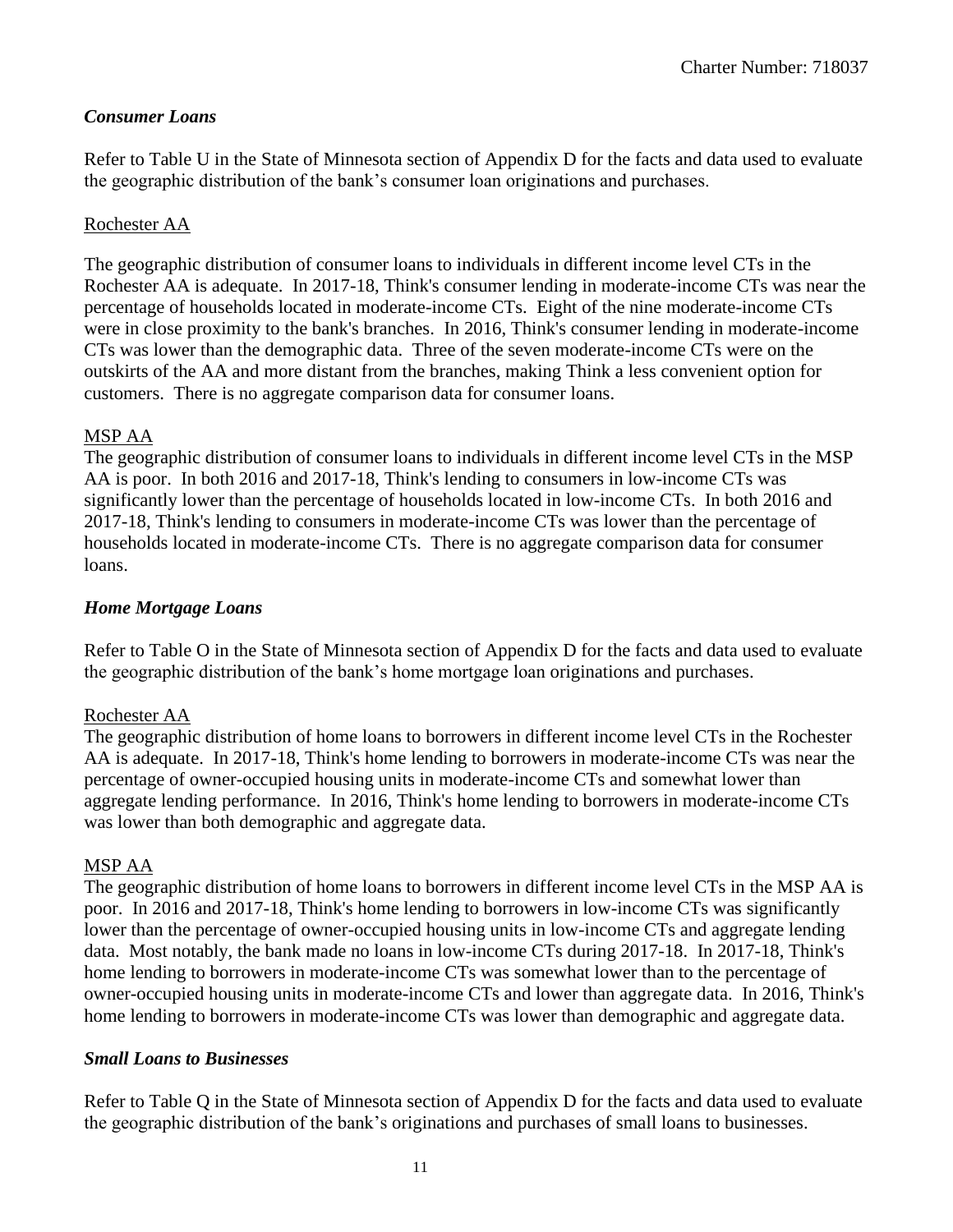#### Rochester AA

The geographic distribution of business loans to businesses in different income level CTs in the Rochester AA is adequate. For 2017-18, Think's lending to businesses in the moderate-income CTs was near both the percentage of businesses located in moderate-income CTs and aggregate lending data. For 2016, Think's lending to businesses in the moderate-income CTs was somewhat lower than the demographic and lower than aggregate data.

#### MSP AA

The geographic distribution of business loans to businesses in different income level CTs in the MSP AA is poor. For 2016 and 2017-18, Think's lending to businesses in the low-income CTs was significantly lower than both the percentage of businesses located in low-income CTs and aggregate data. For 2017-18, Think's lending to businesses in the moderate-income CTs was lower than both the demographic and aggregate data. For 2016, Think's lending to businesses in moderate-income CTs was significantly lower than the demographic and aggregate data.

#### *Lending Gap Analysis*

Our geographic distribution analysis included a review of lending gaps, particularly in low-and moderate-income areas. We identified 26 LMI CTs in the MSP AA with no lending activity during the evaluation period. These gaps do not represent a concern. In most instances, the CT was several miles from the nearest branch. The distance, along with intense market competition, explain the lending gap. Additionally, a few CTs contained infrastructure, such as airports, parks, hospitals, and government buildings that reduce lending opportunities. We did not identify any gaps in the Rochester AA.

#### **Distribution of Loans by Income Level of the Borrower**

The bank exhibits an excellent distribution of loans among individuals of different income levels and business of different sizes, given the product lines offered by the institution.

#### *Consumer Loans*

Refer to Table V in the State of Minnesota section of Appendix D for the facts and data used to evaluate the borrower distribution of the bank's consumer loan originations and purchases.

#### Rochester AA

The distribution of consumer loans to borrowers of different income levels is excellent. In both 2016 and 2017-18, Think's consumer loan originations to LMI borrowers significantly exceeded the percentage of LMI households in the AA. There is no aggregate consumer lending data for comparison.

#### MSP AA

The distribution of consumer loans to borrowers of different income levels is good. In both 2016 and 2017-18, Think's consumer loan originations to low-income borrowers was lower than the percentage of low-income households in the AA. In both 2016 and 2017-18, Think's consumer loan originations to moderate-income borrowers significantly exceeded the percentage of moderate-income households in the AA. There is no aggregate consumer lending data for comparison. Low-income borrowers, particularly those living in poverty have more difficulty qualifying for a loan, which reduces lending opportunities and explains the lower performance in lending to low-income individuals. Demographic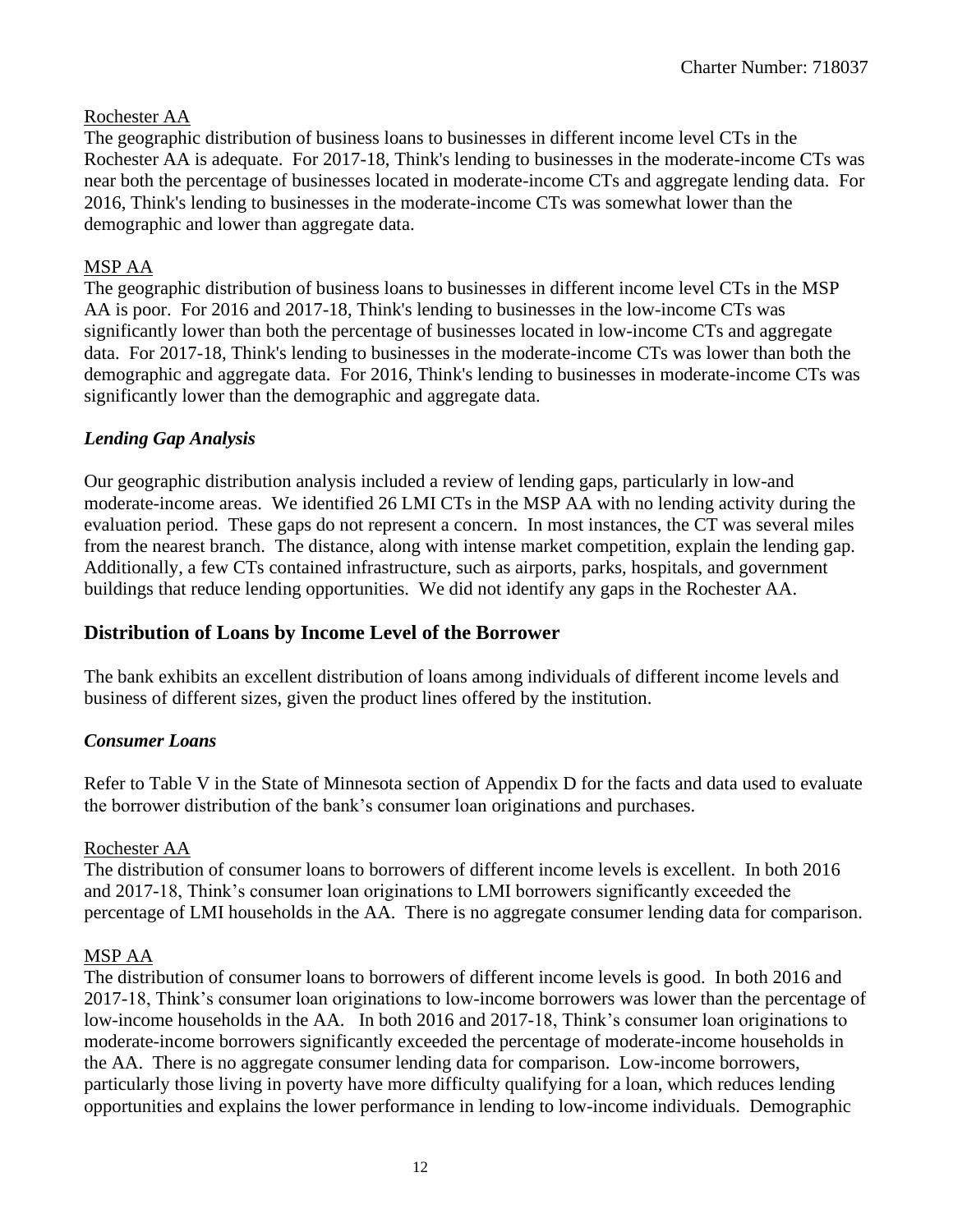data indicates ten percent of households were below poverty level in 2018. Households living in poverty are included in the low-income demographic comparator.

#### *Home Mortgage Loans*

Refer to Table P in the State of Minnesota section of Appendix D for the facts and data used to evaluate the borrower distribution of the bank's home mortgage loan originations and purchases.

#### Rochester AA

The distribution of home loans to borrowers of different income levels in the Rochester AA is good. In 2017-18, Think's home loan originations to low-income borrowers was significantly lower than the percentage of low-income families in the AA and somewhat lower than aggregate data. In 2016, Think's home loan originations to low-income borrowers was lower than demographic data and near aggregate HMDA data. In 2017-18, Think's home loan originations to moderate-income borrowers significantly exceeded than the percentage of moderate-income families in the AA and was near aggregate data. In 2016, Think's home loan originations to moderate-income borrowers exceeded demographic data and was somewhat lower than aggregate data. In determining the bank's performance, we took into consideration that Think was the top home loan lender in the AA in 2018 and Think ranked second in 2016 and 2017. We also took into consideration the AA poverty level at five percent of families. Families living in poverty are included in the low-income demographic comparator. Considering the median housing value in Rochester is \$181 thousand, living at or below poverty level may present a barrier to homeownership and affect the quantity of residential loans to low-income individuals.

#### MSP AA

The distribution of home loans to borrowers of different income levels in the MSP AA is adequate. In 2017-18, Think's home loan originations to low-income borrowers were significantly lower than the percentage of low-income families in the AA and aggregate data. In 2016, Think's home loan originations to low-income borrowers was significantly lower than demographic data and lower than aggregate data. In 2017-18, Think's home loan originations to moderate-income borrowers was near the percentage of moderate-income families in the AA and lower than aggregate data. The geographic distribution of 2016 home loans was consistent with 2017-18. In isolation, the bank's home lending performance to moderate-income borrowers is adequate while lending to low-income borrowers is very poor. When combined, the bank's lending performance to LMI borrowers against demographic and aggregate data indicates poor performance. In determining the bank's performance, we took into consideration the high market competition along with the large size of the AA and only four branches to serve customers. Additionally, about seven percent of families are below poverty and the median home value is \$237 thousand. Both act as barriers to lending to low-income individuals.

#### *Small Loans to Businesses*

Refer to Table R in the State of Minnesota section of Appendix D for the facts and data used to evaluate the borrower distribution of the bank's origination and purchase of small loans to businesses.

#### Rochester AA

The distribution of loans to businesses of different sizes in the Rochester AA is excellent. In both 2016 and 2017-2018, the bank's performance lending to small businesses is near the portion of small businesses in the AA and significantly exceeds aggregate lending to small businesses. By loan size, in 2017-18, Think's loans in amounts of \$100 thousand or less to businesses exceeded the percentage of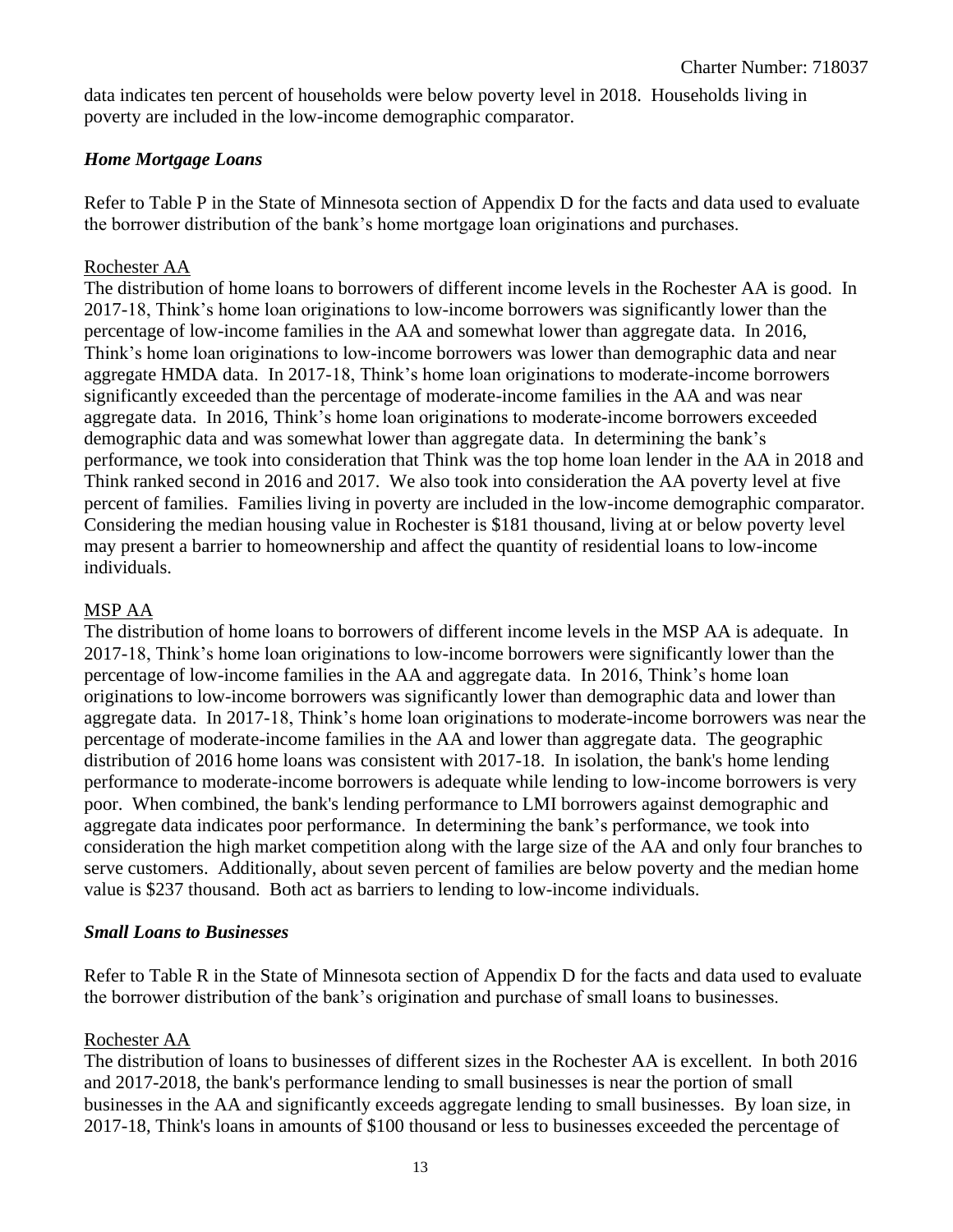small businesses and was near aggregate small loan lending. In 2016, the bank's small loans to businesses is near demographic and aggregate data.

### MSP AA

The distribution of loans to businesses of different sizes in the MSP AA is excellent. In 2017-2018, the bank's performance lending to small businesses is somewhat lower than the portion of small businesses in the AA but exceeds aggregate data. In 2016, the bank's performance lending to small businesses is near to demographic data and significantly exceeds aggregate data. By loan size, in 2017-18, Think's loans of \$100 thousand or less to businesses exceeded the percentage of small businesses and was near aggregate small loan lending. In 2016, the bank's small loans to businesses significantly exceeded demographic data and was near aggregate data.

### **Community Development Lending**

The institution made an adequate level of CD loans.

The Lending Activity Tables, shown above on page 10, set forth the information and data used to evaluate the institution's level of CD lending. These tables include all CD loans, including multifamily loans that also qualify as CD loans.

#### Rochester AA

Think had an adequate level of CD lending activity in the Rochester AA during the evaluation period. Think made three multifamily affordable housing loans totaling \$1.7 million and two real estate construction loans totaling \$3 million to organizations providing community services to LMI. CD lending in the Rochester AA represents 1.33 percent of allocated capital.

During the evaluation period, Think originated two loans totaling \$151 thousand that supported economic development and seven loans to businesses and organizations providing community services for LMI individuals totaling \$396 thousand. These nine loans represent 0.24 percent of allocated capital. However, since the bank reported them on the CRA LAR and CRA prevents double counting of these loan types, they could not be considered for CD lending purposes.

#### MSP AA

Think had an excellent level of CD lending activity in the MSP AA during the review period. Think made one multifamily affordable housing loan totaling \$10 million. CD lending in the MSP AA represents 24.39 percent of allocated capital.

Additionally, during the evaluation period, Think originated one loan with an economic development purpose totaling \$500 thousand and two loans to organizations providing community services for LMI individuals totaling \$320 thousand. These three loans represent 2.00 percent of allocated capital. However, since the bank reported them on the CRA LAR and CRA prevents double counting of these loan types, they could not be considered for CD lending purposes.

#### **Product Innovation and Flexibility**

The institution makes use of flexible lending practices in order to serve credit needs in its AAs.

The bank offers several flexible lending products. An example is the American Dream in-house mortgage loan program that benefits LMI borrowers who may not otherwise qualify for a mortgage loan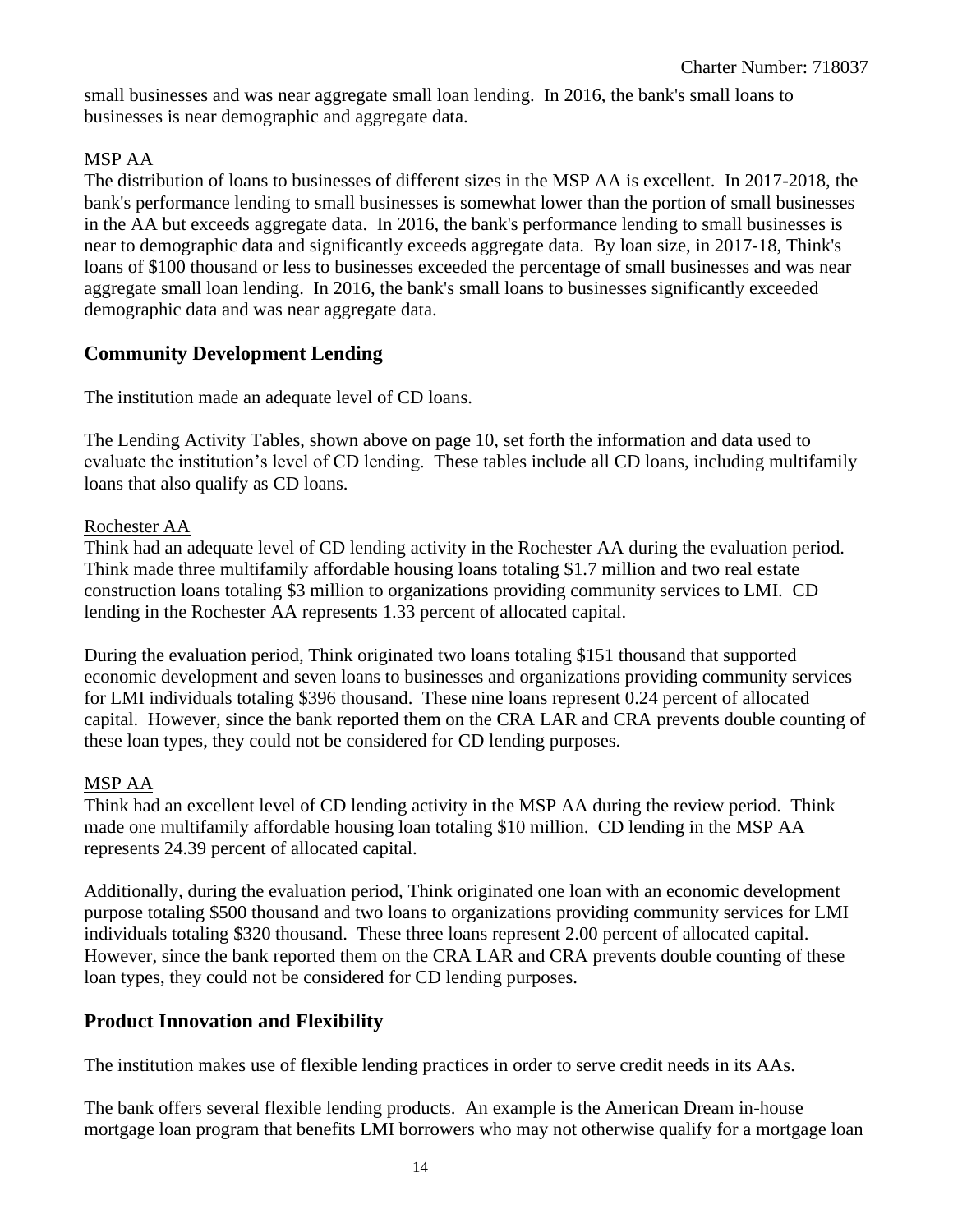due to down payment requirements and/or mortgage insurance restrictions. The bank also participated in Fannie Mae's HomeReady and the Federal Home Loan Bank down payment assistance programs. Think offers Small Business Administration (SBA) 504, 7A, and Express loans that promote economic development by financing small businesses that create and/or retain jobs for LMI individuals. While these programs are not considered innovative, they are given consideration because they demonstrate the bank's willingness to utilize flexible lending practices and products. We did not count these loans towards CD lending since they are already considered in the evaluation of home mortgage loans or small business loans in the borrower and geographic analysis portions of the Lending Test.

### **INVESTMENT TEST**

The bank's performance under the Investment Test in Minnesota is rated High Satisfactory.

#### **Conclusions for Areas Receiving Full-Scope Reviews**

Based on a full-scope review, the bank's performance in the Rochester AA is adequate. Based on a fullscope review, the bank's performance in the MSP AA is excellent.

|                 | <b>Oualified Investments</b> |                                        |    |           |    |         |           |          |                |               |  |  |
|-----------------|------------------------------|----------------------------------------|----|-----------|----|---------|-----------|----------|----------------|---------------|--|--|
|                 |                              | Prior Period*<br><b>Current Period</b> |    |           |    | Total   |           | Unfunded |                |               |  |  |
| Assessment Area |                              |                                        |    |           |    |         |           |          |                | Commitments** |  |  |
|                 | #                            | \$(000's)                              | #  | \$(000's) | #  | $%$ of  | \$(000's) | $%$ of   | #              | \$(000's)     |  |  |
|                 |                              |                                        |    |           |    | Total # |           | Total \$ |                |               |  |  |
| <b>MSP</b>      | ◠<br>∠                       | 2,739                                  | 31 | 111       | 33 | 33.7    | 2,850     | 62.2     | $\overline{0}$ | 0             |  |  |
| Rochester       | $\overline{0}$               |                                        | 65 | .730      | 65 | 66.3    | 1.730     | 37.8     | $\overline{0}$ |               |  |  |

Source: 07/01/2016 – 12/31/2018 Bank Data, including donations and investments. Call report data as of 12/31/2018.

\* Prior Period Investments means investments made in a previous evaluation period that are outstanding as of the examination date.

\*\* Unfunded Commitments means legally binding investment commitments that are tracked and recorded by the institution's financial reporting system.

#### Rochester AA

Think made an adequate level of qualified CD investments and donations in the Rochester AA. In total, investments and donations amount to \$1.73 million and represent 0.77 percent of allocated tier one capital, as of December 31, 2018. Capital was allocated based on the bank's portion of deposits in the Rochester AA. The investments and donations demonstrated adequate responsiveness to identified affordable housing needs in the AA.

During the evaluation period, bank management purchased one new qualified investment of a lowincome housing tax credit (LIHTC) totaling \$1 million. Funds from Think's investment are specifically targeted towards rehabilitating an affordable housing complex in Rochester. This investment is considered complex. Management also made 64 donations and grants totaling \$730 thousand to 31 different qualified organizations. Of the donations and grants, one was for the purpose of economic development, ten went towards providing affordable housing, and 53 were to aid organizations providing various community services to LMI individuals. Think continues to provide a significant portion of funds to the Boys and Girls Club of Rochester, with \$152 thousand donated during the evaluation period for the purpose of sponsoring annual events and programs benefiting youth from LMI households. The bank also provides a large portion of its donations towards the Rochester Area Foundation. During the evaluation period, the bank provided the Rochester Area Foundation with \$157 thousand in donations to support affordable housing through education programs and down payment and closing cost assistance for LMI first time home buyers.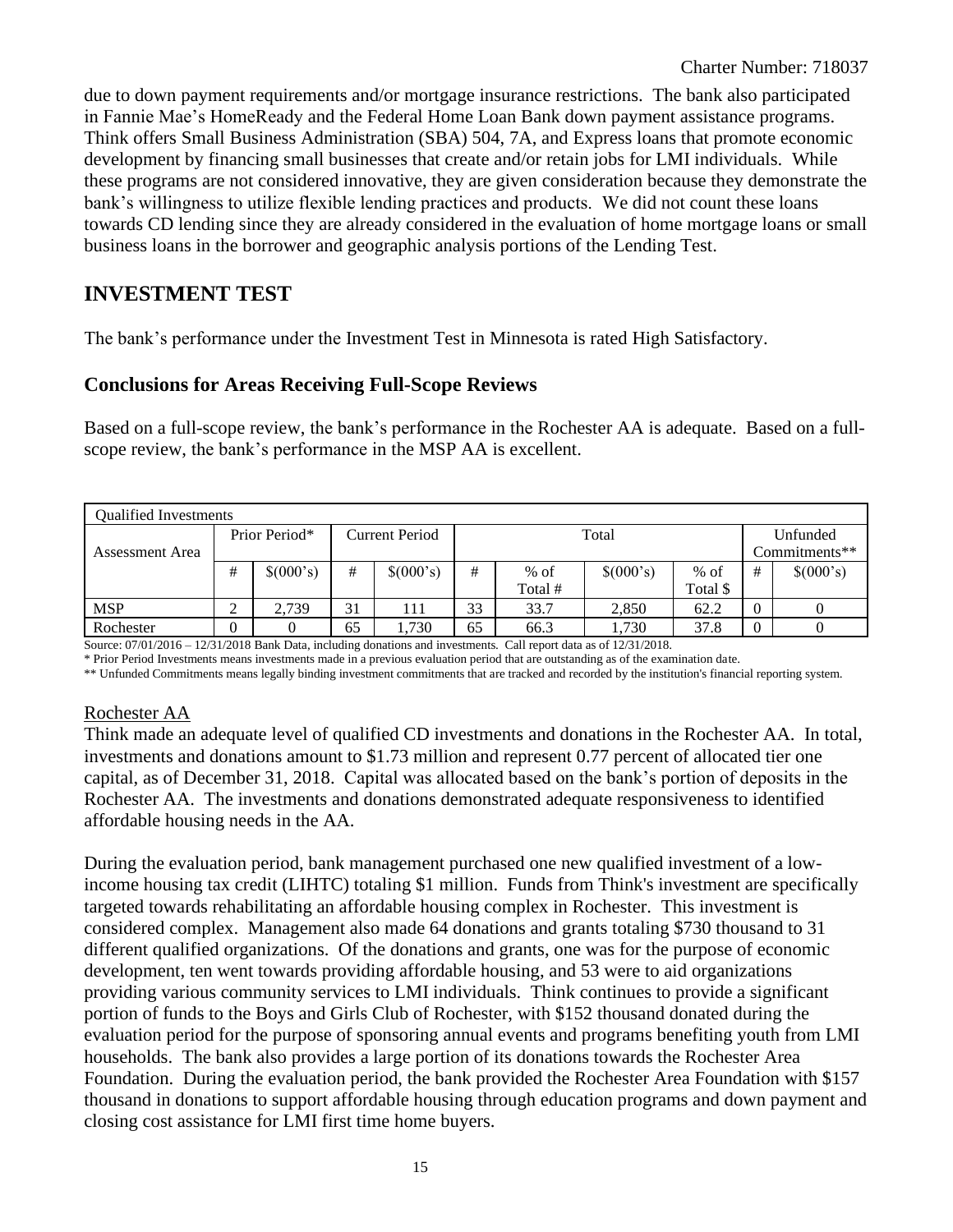#### MSP AA

Think made an excellent level of qualified CD investments and donations in the MSP AA. In total, investments and donations amount to \$2.9 million and represent 7 percent of allocated tier one capital, as of December 31, 2018.

There were two prior period qualified investments that remained outstanding at the end of the current evaluation period. The two investments were LIHTC funds that were targeted to two affordable housing apartment complexes in Minneapolis. These investments are considered complex and responsive to the identified AA need for affordable housing. Bank management also made 31 donations and grants totaling \$111 thousand to 15 different qualified organizations during the evaluation period. All donations were for the purpose of supporting community services for LMI individuals in the area. Think continues to contribute the majority of donations within the MSP AA towards an organization called 360 Communities. Think donated \$25 thousand to this organization to be used for five local food shelves and operational costs at several women's shelters. Think also provided \$16 thousand in donations to Kids n Kinship, which matches youth from LMI households with mentors and enables them to participate in various learning and social activities.

### **SERVICE TEST**

The bank's performance under the Service Test in Minnesota is rated High Satisfactory.

#### **Conclusions for Areas Receiving Full-Scope Reviews**

Based on a full-scope review, the bank's performance in the Rochester AA is good. Based on a fullscope review, the bank's performance in the MSP AA is adequate.

#### **Retail Banking Services**

Service delivery systems are readily accessible to geographies and individuals of different income levels in the institution's AA.

Updated demographic data was released in 2017 based on the results of the 2015 ACS data. As such, we analyzed the branch locations by geography income level compared to population for 2016 separately from 2017-18.

| Distribution of Branch Delivery System |                             |                 |                                       |     |                           |      | 2016  |            |      |            |                                       |
|----------------------------------------|-----------------------------|-----------------|---------------------------------------|-----|---------------------------|------|-------|------------|------|------------|---------------------------------------|
|                                        | <b>Branches</b><br>Deposits |                 |                                       |     |                           |      |       |            |      | Population |                                       |
|                                        | % of Rated                  | $#$ of          | % of Rated<br>Location of Branches by |     |                           |      |       |            |      |            | % of Population within Each Geography |
| Assessment                             | Area Deposits               | Bank            | Area                                  |     | Income of Geographies (%) |      |       |            |      |            |                                       |
| Area                                   | in AA                       | <b>Branches</b> | Branches in                           |     |                           |      |       |            |      |            |                                       |
|                                        |                             |                 | AA                                    | Low | Mod                       | Mid  | Upper | <b>LOW</b> | Mod  | Mid        | Upper                                 |
| <b>MSP</b>                             | 15.4                        | 4               | 40.0                                  | 0.0 | 50.0                      | 25.0 | 25.0  | 8.1        | 17.1 | 39.8       | 34.8                                  |
| Rochester                              | 84.6                        | 6               | 60.0                                  | 0.0 | $0.0\,$                   | 66.7 | 33.3  | 0.0        | 12.9 | 64.3       | 22.8                                  |

| Distribution of Branch Delivery System |                    |                                                      | 2017-18                               |
|----------------------------------------|--------------------|------------------------------------------------------|---------------------------------------|
| Deposits                               |                    | <b>Branches</b>                                      | Population                            |
|                                        | % of Rated<br>Area | Location of Branches by<br>Income of Geographies (%) | % of Population within Each Geography |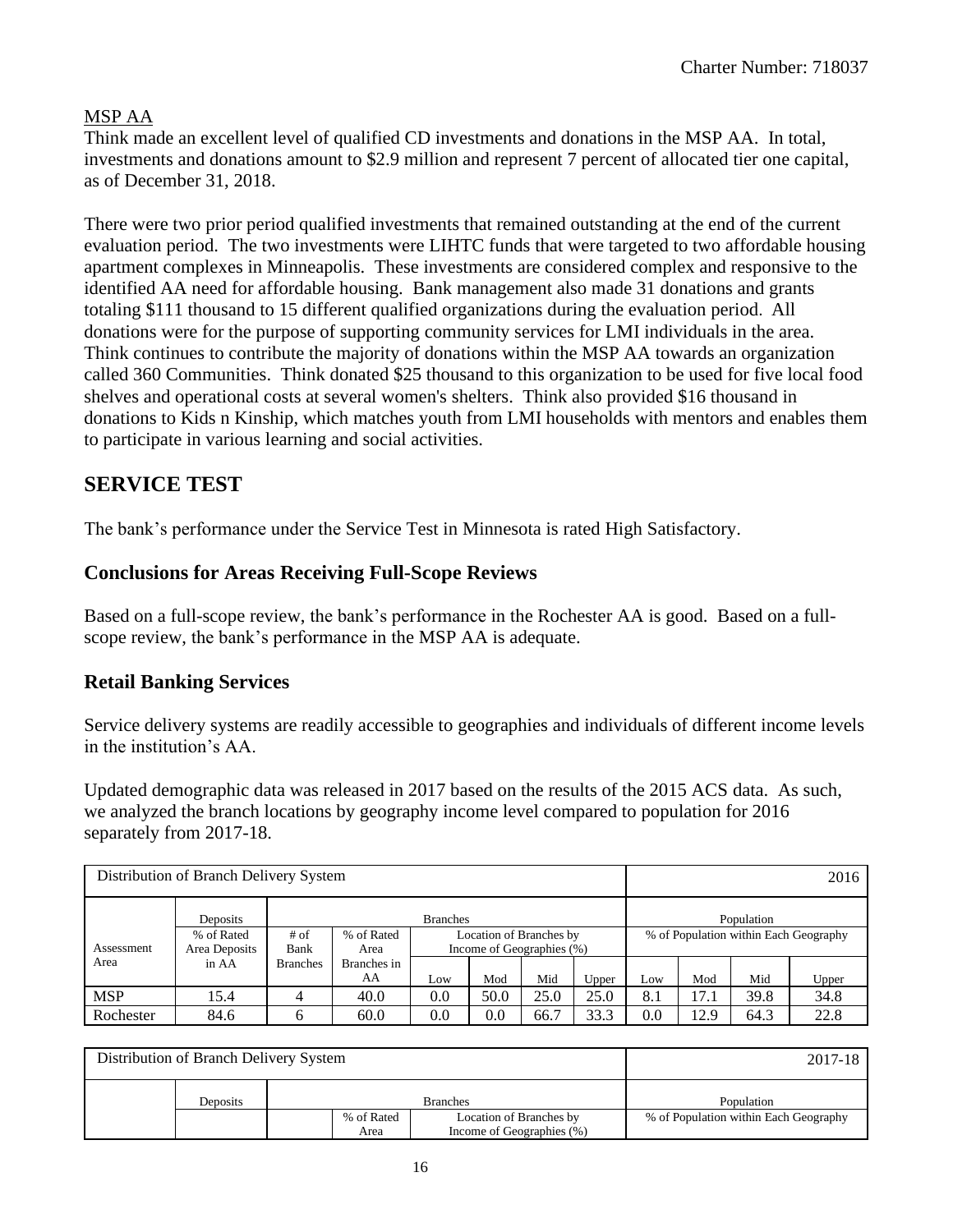| Assessment<br>Area | % of Rated<br>Area Deposits<br>in AA | # of<br>Bank<br><b>Branches</b> | Branches in<br>AA | LOW      | Mod  | Mid  | Upper       | LOW      | Mod          | Mid  | Upper |
|--------------------|--------------------------------------|---------------------------------|-------------------|----------|------|------|-------------|----------|--------------|------|-------|
| <b>MSP</b>         | 15.4                                 |                                 | 40.0              | $_{0.0}$ | 25.0 | 75.0 | $_{0.0}$    | −<br>'.ხ | 1 Q 5<br>フェン | 41.0 | 31.5  |
| Rochester          | 84.6                                 |                                 | 60.0              | $_{0.0}$ | .6.7 | 50.0 | 333<br>JJ.J | $_{0.0}$ | 18.4         | 51.0 | 30.6  |

#### Rochester AA

Branch locations are readily accessible to geographies and individuals of different income levels, particularly LMI geographies and individuals. There are six branches located in the Rochester AA. There were no low-income CTs in the AA during the entire evaluation period. For 2016, the bank had no locations in a moderate-income CT, which was well below the population percentage located in a moderate-income CT. However, four of six branches were in close proximity to moderate-income CTs. In 2017-18, the bank had one branch within a moderate-income CT, three in middle-income tracts, and two in upper-income tracts. The proportion of branches in moderate-income CTs is slightly below the percentage of the population living in moderate-income CTs. However, three branches were located in close proximity to moderate-income geographies. There were no deposit-taking ATMs in the AA.

#### MSP AA

Branch locations are accessible to geographies and individuals of different income levels, particularly LMI geographies and individuals. There are four branches located in the MSP AA. The bank had two of four branches in moderate-income census tracts in 2016. This compares favorably to the population percentage in moderate-income CTs. There were no branches in low-income CTs in 2016, which compares poorly to demographic data. However, the St. Paul branch is in close proximity to many lowincome CTs. In 2017-18, the bank had one branch in a moderate-income CT and three branches in middle-income CTs. The percentage of branches in a moderate-income CT exceeds the percentage of the population living in moderate-income CTs. The bank did not have any branches in low income CTs, which compares poorly against demographic data. However, the St. Paul branch is in close proximity to many low-income CTs. There were no deposit-taking ATMs in the AA.

### **Branch Openings and Closings**

Think did not open or close any branches during the evaluation period.

#### **Services and Business Hours**

Services and business hours do not vary in a way that inconveniences its AAs, particularly LMI geographies and/or individuals.

#### Rochester AA

Branch services and hours in the Rochester AA do not vary in a way that inconveniences customers. Weekday lobby hours are similar between all branches in the AA. Four of the six branches offer comparable drive-up service hours and Saturday lobby hours. The downtown Rochester and IBM branches do not have drive-up service or Saturday lobby hours. The IBM branch is in a moderateincome CT and located within the IBM facility as a convenience for IBM employees. This branch is not targeted to the general public. There are two other full-service branches nearby that customers can use. The downtown Rochester branch is located in a middle-income CT. All branches offer 24-hour ATM services. The ATMs are cash-dispensing only and do not accept deposits. Think owns and operates six additional 24-hour ATMs located around the greater Rochester area.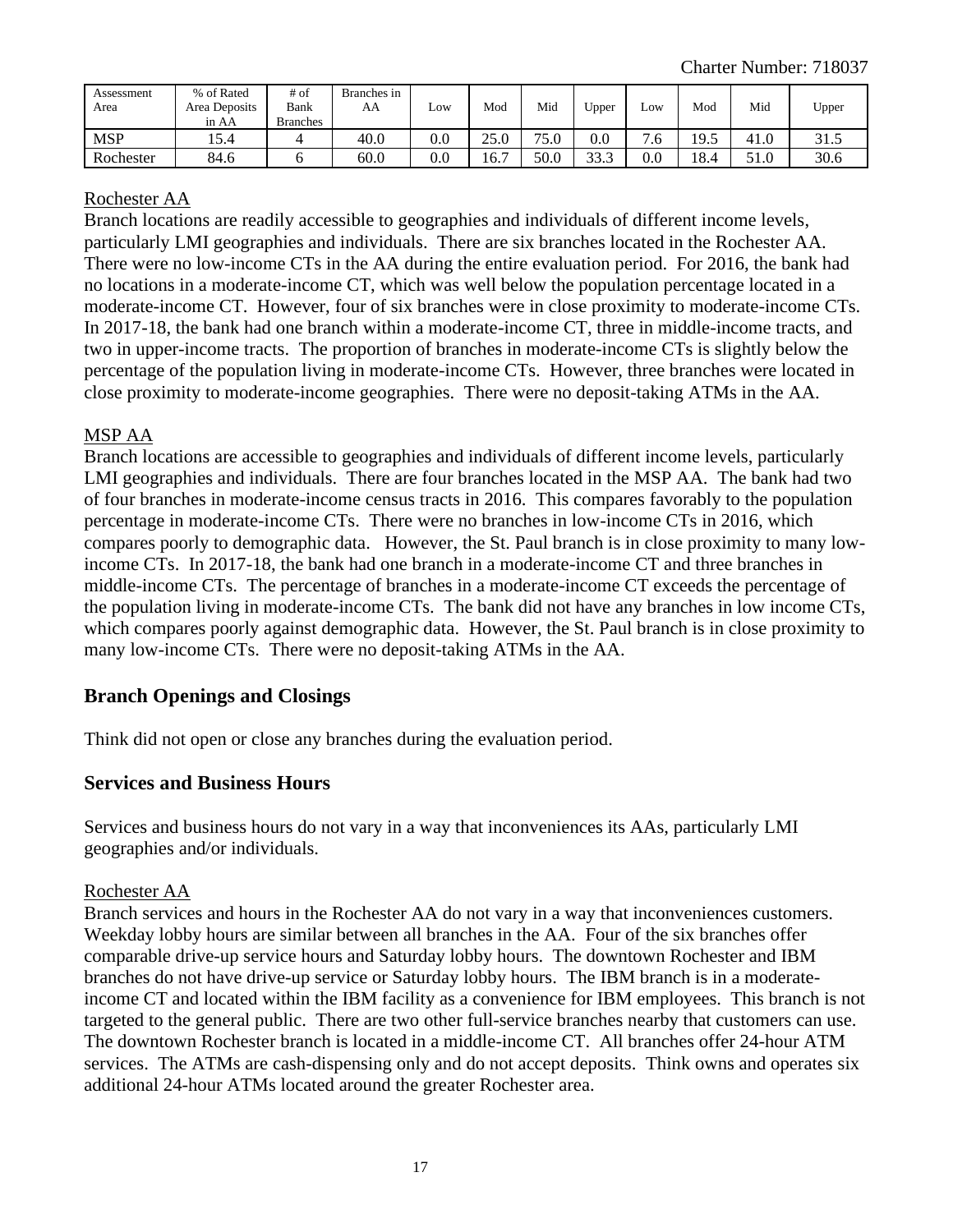Alternative delivery systems enhance accessibility within LMI areas and to LMI individuals. Alternative delivery systems include the ability to make deposits by mail and free online banking services. Online banking access includes bill pay and mobile deposit features and allows customers to view account information and initiate person to person account transfers electronically. Think account holders have access to eight surcharge-free ATM transactions per month within the MoneyPass and Star ATM networks, in addition to free ATM transactions at all Think-owned ATMs.

#### MSP AA

Branch services and hours in the MSP AA do not vary in a way that inconveniences customers. Weekday lobby hours are similar between all branches in the AA. Three of the four branches offer comparable drive-up service hours and Saturday lobby hours. The St. Paul branch, located in a moderate-income CT, does not offer drive-up service or Saturday hours. This is reasonable since there is low demand and physical restrictions given its location in a compact business district.

Alternative delivery systems enhance accessibility within LMI areas and to LMI individuals. Alternative delivery systems include the ability to make deposits by mail and free online banking services. Online banking access includes bill pay and mobile deposit features and allows customers to view account information and initiate person to person account transfers electronically. Think account holders have access to eight surcharge-free ATM transactions per month within the MoneyPass and Star ATM networks, in addition to free ATM transactions at all Think-owned ATMs.

#### **Community Development Services**

The institution provides an adequate level of CD services.

#### Rochester AA

Bank employees provide an adequate level of CD services in the Rochester AA. During the evaluation period, nine employees provided 1,465 service hours to ten qualified CD organizations benefiting the Rochester AA. Approximately half of service hours were provided to seven organizations that provide community services to LMI individuals. The remaining service hours were provided to two affordable housing organizations. All employees with reported service hours serve on the Board or executive committees of the organizations, providing technical expertise on financial matters. Examples include:

- One employee serves as a Board member for an organization that assists first time home buyers in purchasing a home through assistance in the down payment and closing costs.
- One employee serves as treasurer of the Board for an organization that assists the elderly located in a moderate-income tract.
- One employee serves as secretary of the Board for an organization providing educational programs for students in grades K through 12 tailored to their specific education and health needs, located in a moderate-income tract.

#### MSP AA

During the evaluation period, no employees provided service hours to a qualified CD organization benefiting the MSP AA. Although one employee reported services hours to an organization focused on assisting businesses with gaining community trust, we could not verify that the organization met the definition of community development. Other employees performed services throughout the evaluation period, but they did not track the hours and service and/or organization did not meet the definition of CD and therefore did not qualify for consideration.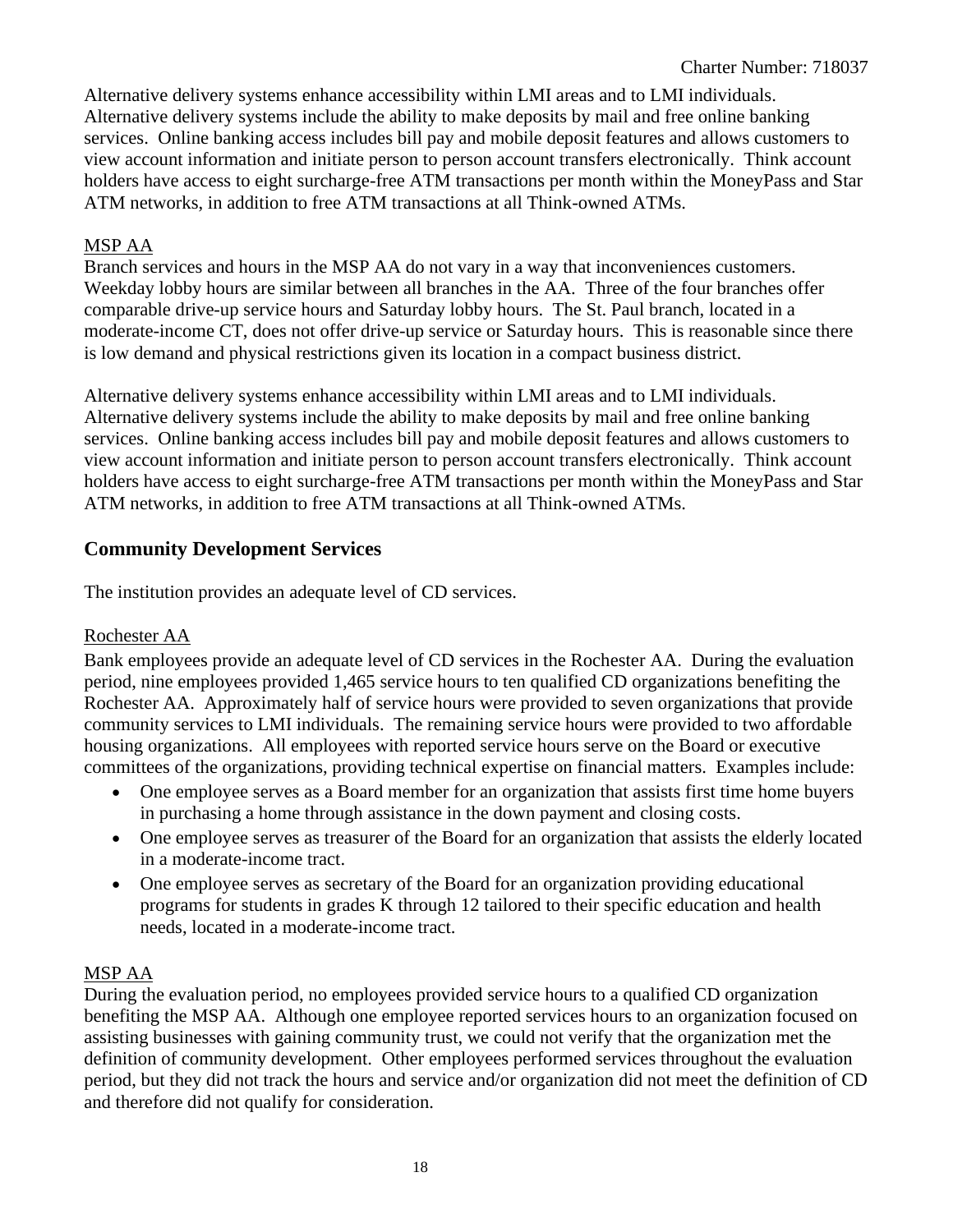## <span id="page-19-0"></span>**Appendix A: Scope of Examination**

The following table identifies the time period covered in this evaluation, affiliate activities that were reviewed, and loan products considered. The table also reflects the MSAs and non-MSAs that received comprehensive examination review, designated by the term "full-scope," and those that received a less comprehensive review, designated by the term "limited-scope".

| <b>Time Period Reviewed:</b>                     | $01/01/2016$ to $12/31/2018$ , excluding CD activity |                                                                           |
|--------------------------------------------------|------------------------------------------------------|---------------------------------------------------------------------------|
|                                                  |                                                      | CD loans, services, and investments $07/01/2016$ to $12/31/2018$          |
| <b>Bank Products Reviewed:</b>                   | Home mortgage, small business, consumer loans        |                                                                           |
|                                                  |                                                      | Community development loans, qualified investments, community development |
|                                                  | services                                             |                                                                           |
| List of Assessment Areas and Type of Examination |                                                      |                                                                           |
| <b>Rating and Assessment Areas</b>               | <b>Type of Exam</b>                                  | <b>Other Information</b>                                                  |
| Minnesota                                        |                                                      |                                                                           |
|                                                  |                                                      | Full Counties of Olmstead and Dodge and partial                           |
| Rochester MSA (Rochester)                        | Full-scope                                           | Counties of Fillmore, Wabasha, Goodhue, and                               |
|                                                  |                                                      | Mower.                                                                    |
| Minneapolis-St. Paul-                            |                                                      | Full Counties of Hennepin, Ramsey, Washington,                            |
| Bloomington MSA (MSP                             | Full-scope                                           | Dakota, Scott, and Carver Counties.                                       |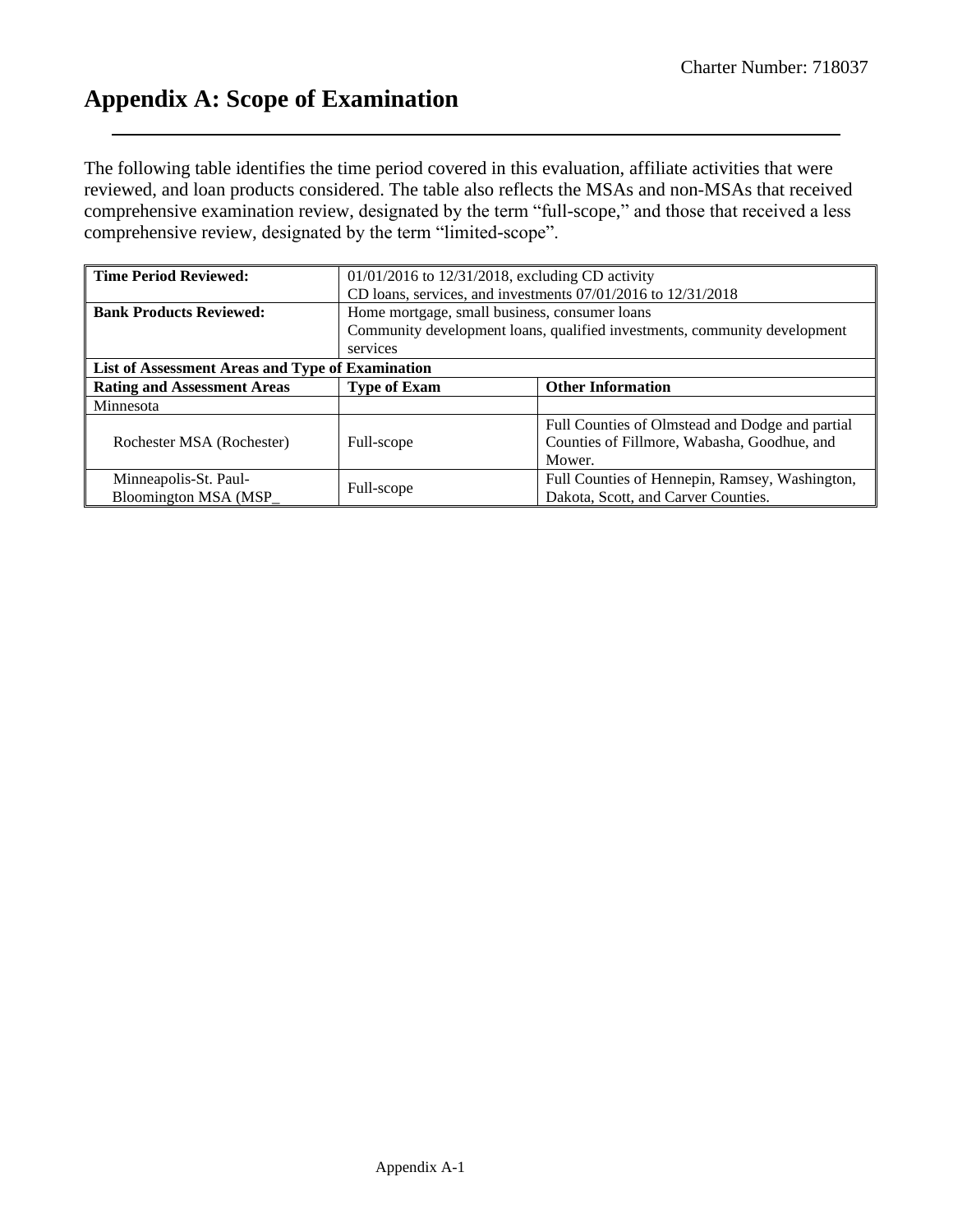# <span id="page-20-0"></span>**Appendix B: Summary of MMSA and State Ratings**

|                   |                          | <b>RATINGS</b>                   |                               |                                                 |
|-------------------|--------------------------|----------------------------------|-------------------------------|-------------------------------------------------|
|                   |                          | THINK MUTUAL BANK                |                               |                                                 |
| Overall Bank:     | Lending Test<br>Rating*  | <b>Investment Test</b><br>Rating | <b>Service Test</b><br>Rating | Overall Bank/State/<br><b>Multistate Rating</b> |
| Think Mutual Bank | <b>High Satisfactory</b> | <b>High Satisfactory</b>         | <b>High Satisfactory</b>      | Satisfactory                                    |
| State:            |                          |                                  |                               |                                                 |
| Minnesota         | <b>High Satisfactory</b> | <b>High Satisfactory</b>         | <b>High Satisfactory</b>      | Satisfactory                                    |

(\*) The Lending Test is weighted more heavily than the Investment and Service Tests in the overall rating.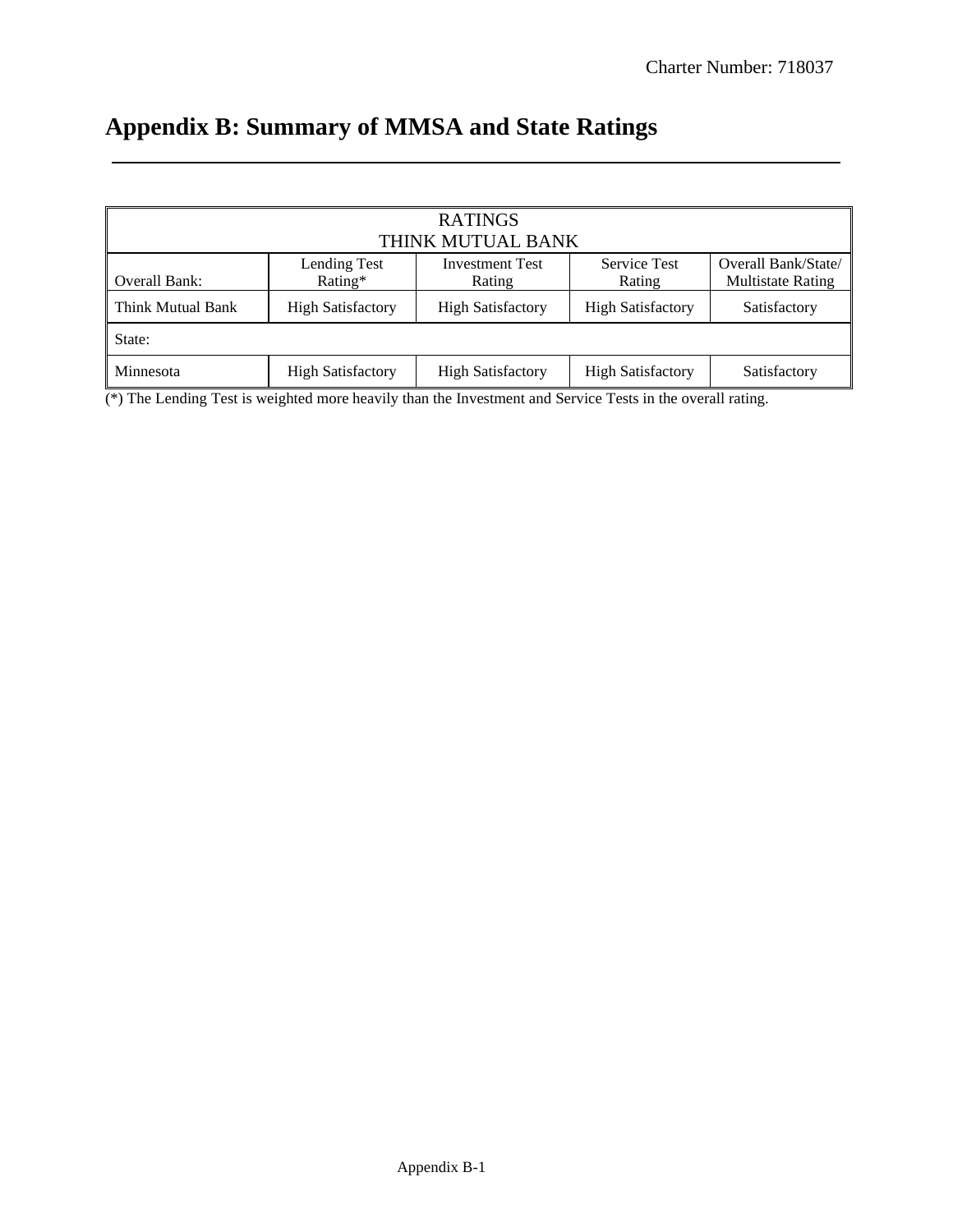## <span id="page-21-0"></span>**Appendix C: Definitions and Common Abbreviations**

The following terms and abbreviations are used in this performance evaluation, including the CRA tables. The definitions are intended to provide the reader with a general understanding of the terms, not a strict legal definition.

**Affiliate:** Any company that controls, is controlled by, or is under common control with another company. A company is under common control with another company if the same company directly or indirectly controls both companies. For example, a bank subsidiary is controlled by the bank and is, therefore, an affiliate.

**Aggregate Lending (Aggt.):** The number of loans originated and purchased by all reporting lenders (HMDA or CRA) in specified income categories as a percentage of the aggregate number of loans originated and purchased by all reporting lenders in the state/assessment area.

**Census Tract (CT):** A small, relatively permanent statistical subdivision of a county delineated by a local committee of census data users for the purpose of presenting data. Census tracts nest within counties, and their boundaries normally follow visible features, but may follow legal geography boundaries and other non-visible features in some instances, Census tracts ideally contain about 4,000 people and 1,600 housing units.

**Combined Statistical Area (CSA):** A geographic entity consisting of two or more adjacent Core Based Statistical Areas with employment interchange measures of at least 15. An employment interchange measure is a measure of ties between two adjacent entities. The employment interchange measure is the sum of the percentage of workers living in the smaller entity who work in the larger entity and the percentage of employment in the smaller entity that is accounted for by workers who reside in the larger entity.

**Community Development (CD):** Affordable housing (including multifamily rental housing) for low- or moderate-income individuals; community services targeted to low- or moderate-income individuals; activities that promote economic development by financing businesses or farms that meet Small Business Administration Development Company or Small Business Investment Company programs size eligibility standards or have gross annual revenues of \$1 million or less; or activities that revitalize or stabilize low- or moderate-income geographies, distressed or underserved nonmetropolitan middleincome geographies, or designated disaster areas.

**Community Reinvestment Act (CRA):** the statute that requires the OCC to evaluate a bank's record of meeting the credit needs of its entire community, including LMI areas, consistent with the safe and sound operation of the bank, and to take this record into account when evaluating certain corporate applications filed by the bank.

**Consumer Loan(s):** A loan(s) to one or more individuals for household, family, or other personal expenditures. A consumer loan does not include a home mortgage, small business, or small farm loan. This definition includes the following categories: motor vehicle loans, credit card loans, other secured consumer loans, and other unsecured consumer loans.

**Family:** Includes a householder and one or more other persons living in the same household who are related to the householder by birth, marriage, or adoption. The number of family households always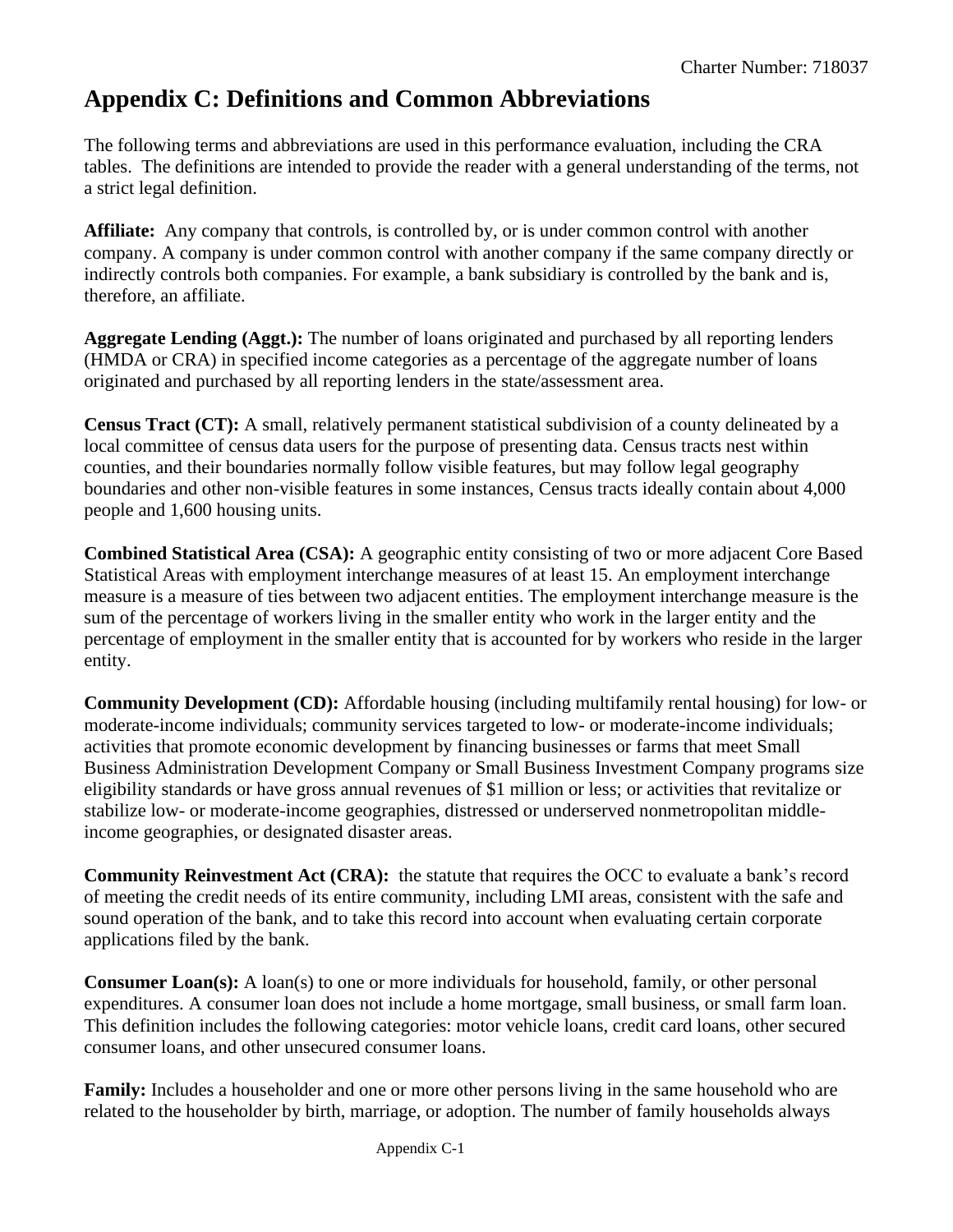equals the number of families; however, a family household may also include non-relatives living with the family. Families are classified by type as either a married-couple family or other family, which is further classified into 'male householder' (a family with a male householder' and no wife present) or 'female householder' (a family with a female householder and no husband present).

**Full-Scope Review:** Performance under the Lending, Investment, and Service Tests is analyzed considering performance context, quantitative factors (e.g., geographic distribution, borrower distribution, and total number and dollar amount of investments), and qualitative factors (e.g., innovativeness, complexity, and responsiveness).

**Geography:** A census tract delineated by the United States Bureau of the Census in the most recent decennial census.

**Home Mortgage Disclosure Act (HMDA):** The statute that requires certain mortgage lenders that conduct business or have banking offices in a metropolitan statistical area to file annual summary reports of their mortgage lending activity. The reports include such data as the race, gender, and the income of applicants, the amount of loan requested, the disposition of the application (e.g., approved, denied, and withdrawn), the lien status of the collateral, any requests for preapproval, and loans for manufactured housing.

**Home Mortgage Loans:** A closed-end mortgage loan or an open-end line of credit as these terms are defined under §1003.2 of this title, and that is not an excluded transaction under §1003.3(c)(1) through (10) and (13) of this title.

**Household:** Includes all persons occupying a housing unit. Persons not living in households are classified as living in group quarters. In 100 percent tabulations, the count of households always equals the count of occupied housing units.

**Limited-Scope Review:** Performance under the Lending, Investment, and Service Tests is analyzed using only quantitative factors (e.g., geographic distribution, borrower distribution, total number and dollar amount of investments, and branch distribution).

**Low-Income Individual:** Individual income that is less than 50 percent of the area median income.

**Low Income Geography:** A census tract with a median family income that is less than 50 percent.

**Market Share:** The number of loans originated and purchased by the institution as a percentage of the aggregate number of loans originated and purchased by all reporting lenders in the state/assessment area.

**Median Family Income (MFI):** The median income determined by the U.S. Census Bureau every five years and used to determine the income level category of geographies. The median is the point at which half of the families have income above, and half below, a range of incomes. Also, the median income determined by the Federal Financial Institutions Examination Council (FFIEC) annually that is used to determine the income level category of individuals. For any given area, the median is the point at which half of the families have income above, and half below, a range of incomes.

**Metropolitan Division:** As defined by Office of Management and Budget, a county or group of counties within a Core Based Statistical Area that contains an urbanized population of at least 2.5 million. A Metropolitan Division consists of one or more main/secondary counties that represent an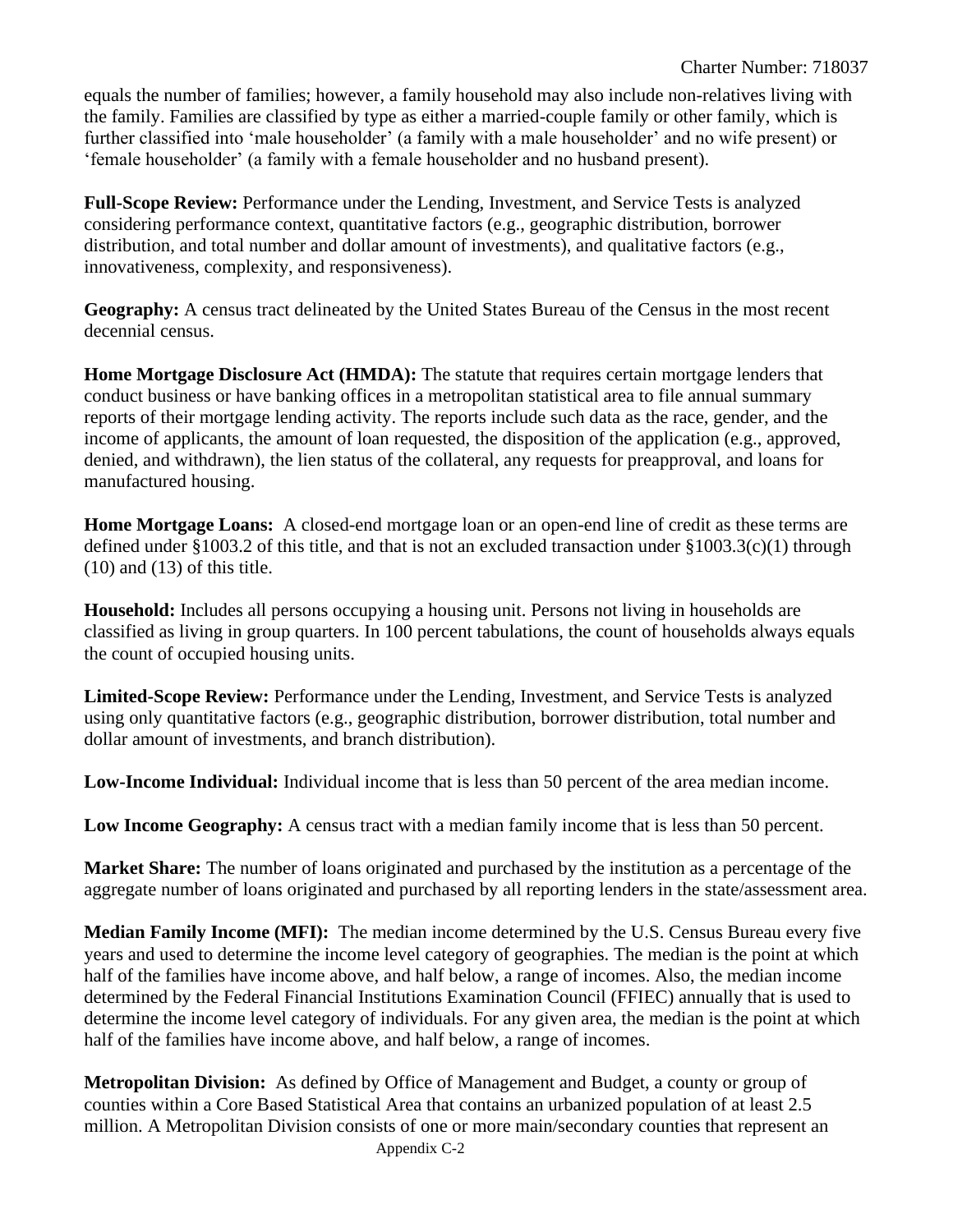employment center or centers, plus adjacent counties associated with the main/secondary county or counties through commuting ties.

**Metropolitan Statistical Area:** An area, defined by the Office of Management and Budget, as a core based statistical area associated with at least one urbanized area that has a population of at least 50,000. The Metropolitan Statistical Area comprises the central county or counties containing the core, plus adjacent outlying counties having a high degree of social and economic integration with the central county or counties as measured through commuting.

**Middle-Income:** Individual income that is at least 80 percent and less than 120 percent of the area median income, or a median family income that is at least 80 percent and less than 120 percent, in the case of a geography

**Moderate-Income:** Individual income that is at least 50 percent and less than 80 percent of the area median income, or a median family income that is at least 50 percent and less than 80 percent, in the case of a geography.

**Multifamily:** Refers to a residential structure that contains five or more units**.**

**MMSA (state):** Any multistate metropolitan statistical area or multistate combined statistical area, as defined by the Office of Management and Budget.

**Owner-Occupied Units:** Includes units occupied by the owner or co-owner, even if the unit has not been fully paid for or is mortgaged.

**Qualified Investment:** A qualified investment is defined as any lawful investment, deposit, membership share, or grant that has as its primary purpose community development.

**Rating Area:** A rated area is a state or multi-state metropolitan statistical area. For an institution with domestic branches in only one state, the institution's CRA rating would be the state rating. If an institution maintains domestic branches in more than one state, the institution will receive a rating for each state in which those branches are located. If an institution maintains domestic branches in two or more states within a multi-state metropolitan statistical area, the institution will receive a rating for the multi-state metropolitan statistical area.

**Small Loan(s) to Business(es):** A loan included in 'loans to small businesses' as defined in the Consolidated Report of Condition and Income (Call Report) instructions. These loans have original amounts of \$1 million or less and typically are either secured by nonfarm or nonresidential real estate or are classified as commercial and industrial loans.

**Small Loan(s) to Farm(s):** A loan included in 'loans to small farms' as defined in the instructions for preparation of the Consolidated Report of Condition and Income (Call Report). These loans have original amounts of \$500,000 or less and are either secured by farmland or are classified as loans to finance agricultural production and other loans to farmers.

**Tier 1 Capital:** The total of common shareholders' equity, perpetual preferred shareholders' equity with non-cumulative dividends, retained earnings and minority interests in the equity accounts of consolidated subsidiaries.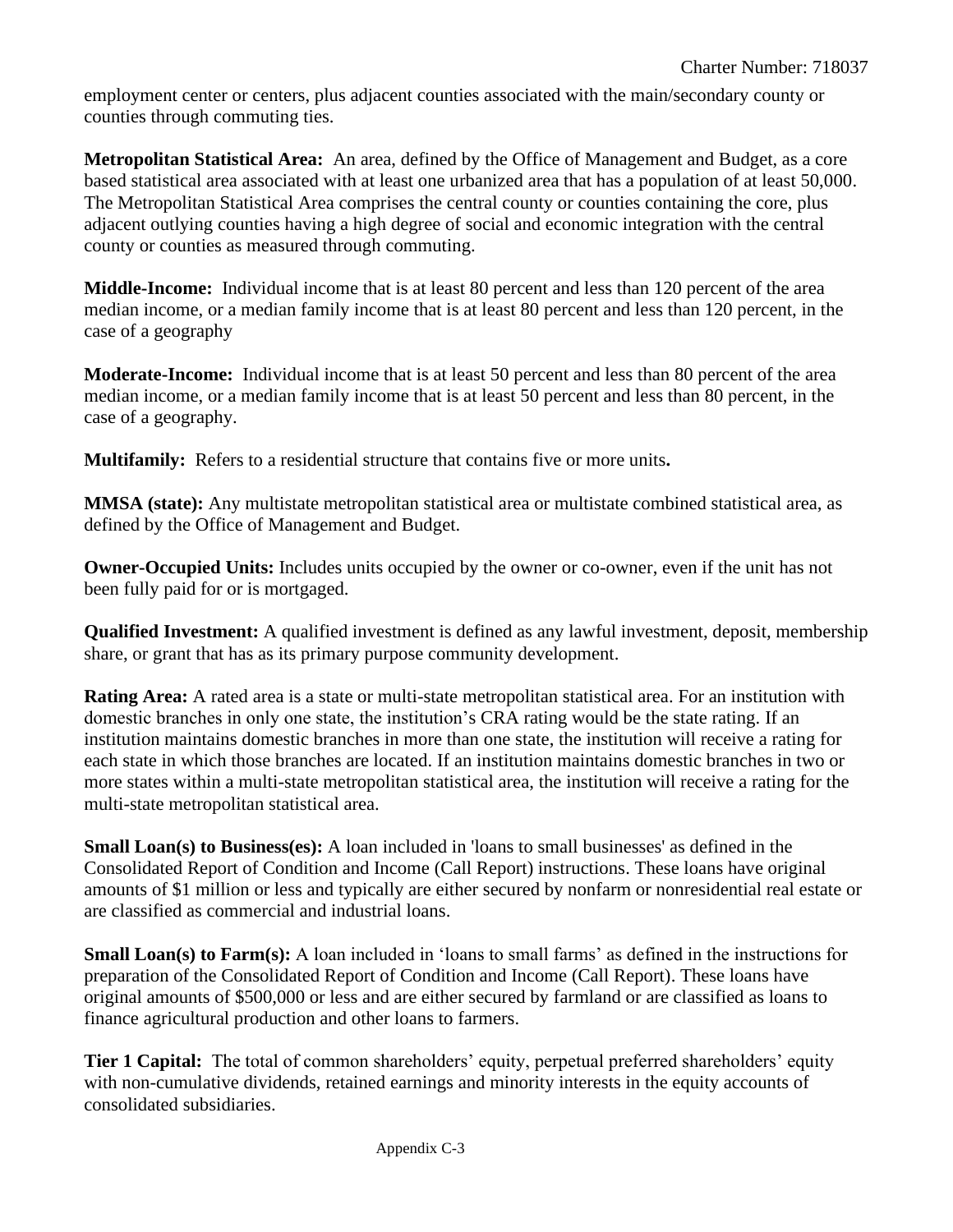**Upper-Income:** Individual income that is at least 120 percent of the area median income, or a median family income that is at least 120 percent, in the case of a geography.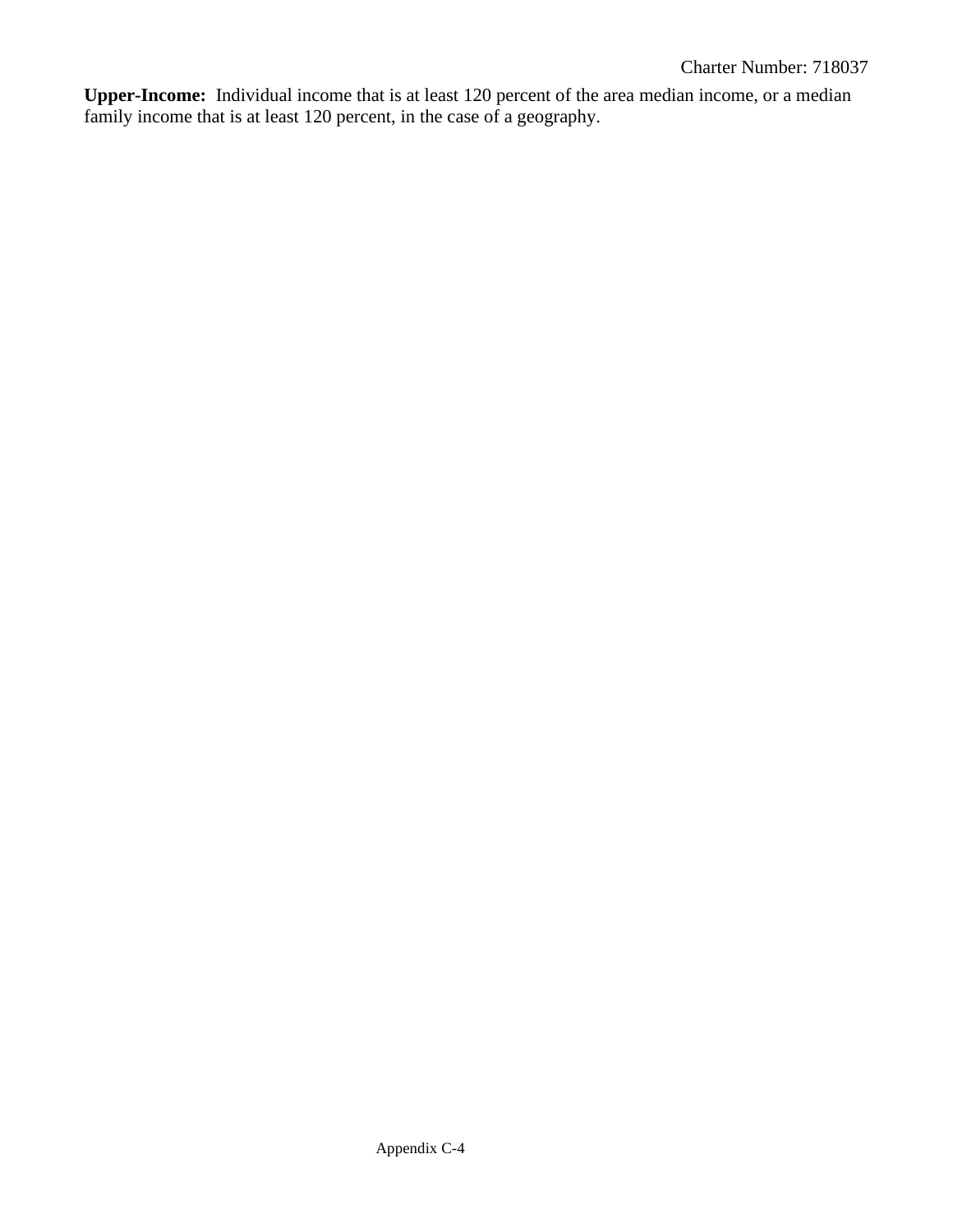## <span id="page-25-0"></span>**Content of Standardized Tables**

A separate set of tables is provided for each state. For purposes of reviewing the Lending Test tables, the following are applicable: (1) purchased loans are treated the same as originations; and (2) "aggregate" is the percentage of the aggregate number of reportable loans originated and purchased by all HMDA or CRA reporting lenders in the MMSA/assessment area. Deposit data are compiled by the FDIC and are available as of June 30<sup>th</sup> of each year. Tables without data are not included in this PE.

The following is a listing and brief description of the tables included in each set:

- **Table O. Assessment Area Distribution of Home Mortgage Loans by Income Category of the Geography** - Compares the percentage distribution of the number of loans originated and purchased by the bank in low-, moderate-, middle-, and upper-income geographies to the percentage distribution of owner-occupied housing units throughout those geographies. The table also presents aggregate peer data for the years the data is available.
- **Table P. Assessment Area Distribution of Home Mortgage Loans by Income Category of the Borrower** - Compares the percentage distribution of the number of loans originated and purchased by the bank to low-, moderate-, middle-, and upper-income borrowers to the percentage distribution of families by income level in each MMSA/assessment area. The table also presents aggregate peer data for the years the data is available.
- **Table Q. Assessment Area Distribution of Loans to Small Businesses by Income Category of the Geography** - The percentage distribution of the number of small loans (less than or equal to \$1 million) to businesses that were originated and purchased by the bank in low-, moderate-, middle-, and upper-income geographies compared to the percentage distribution of businesses (regardless of revenue size) in those geographies. Because aggregate small business data are not available for geographic areas smaller than counties, it may be necessary to compare bank loan data to aggregate data from geographic areas larger than the bank's assessment area.
- **Table R. Assessment Area Distribution of Loans to Small Businesses by Gross Annual Revenue** - Compares the percentage distribution of the number of small loans (loans less than or equal to \$1 million) originated and purchased by the bank to businesses with revenues of \$1 million or less to: 1) the percentage distribution of businesses with revenues of greater than \$1 million; and, 2) the percentage distribution of businesses for which revenues are not available. The table also presents aggregate peer small business data for the years the data is available.
- **Table U. Assessment Area Distribution of Consumer Loans by Income Category of the Geography** – Compares the percentage distribution of the number of loans originated and purchased by the bank in low-, moderate-, middle-, and upper-income geographies to the percentage distribution of households in those geographies.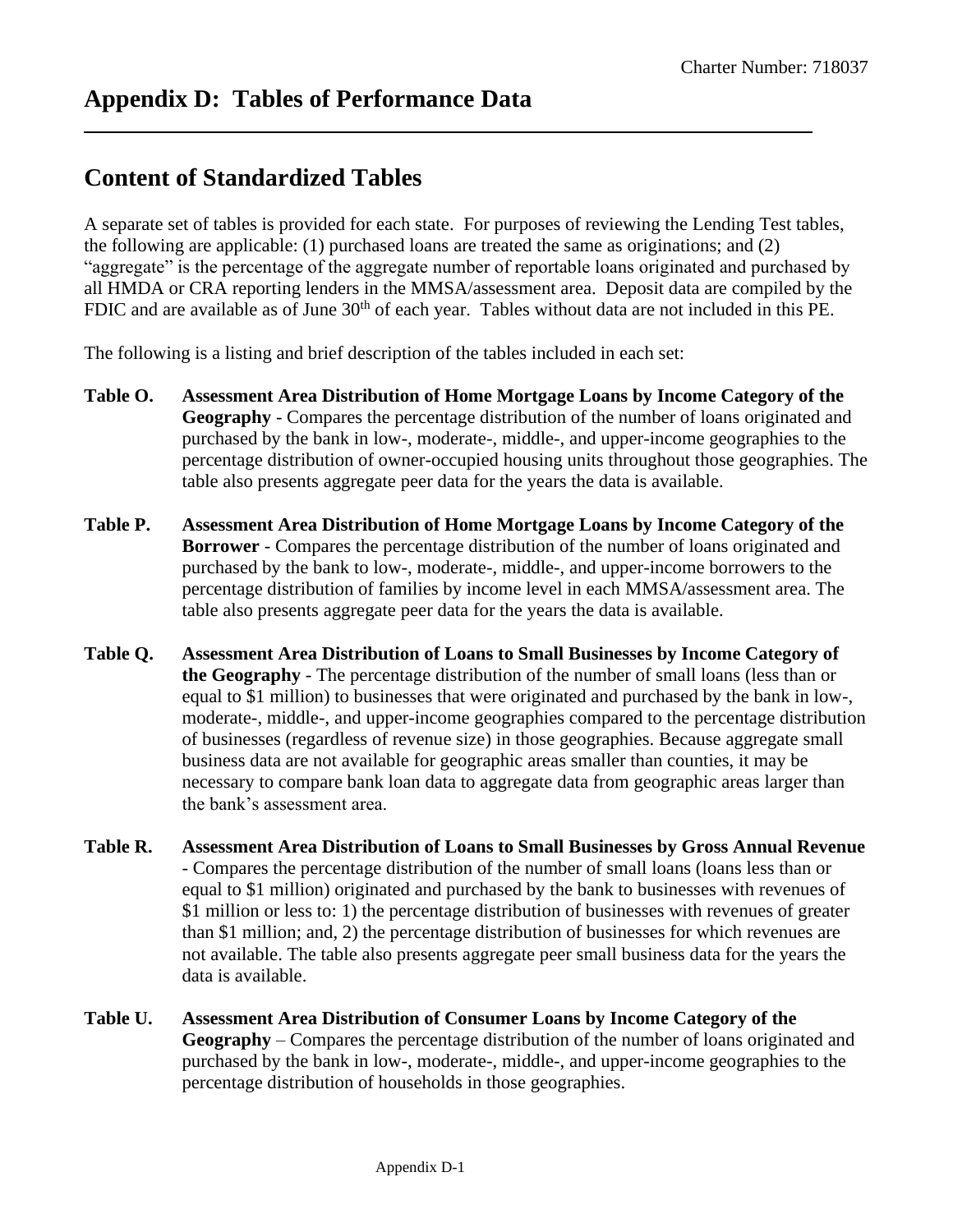**Table V. Assessment Area Distribution of Consumer Loans by Income Category of the Borrower** - Compares the percentage distribution of the number of loans originated and purchased by the bank to low-, moderate-, middle-, and upper-income borrowers to the percentage distribution of households by income level in each MMSA/assessment area.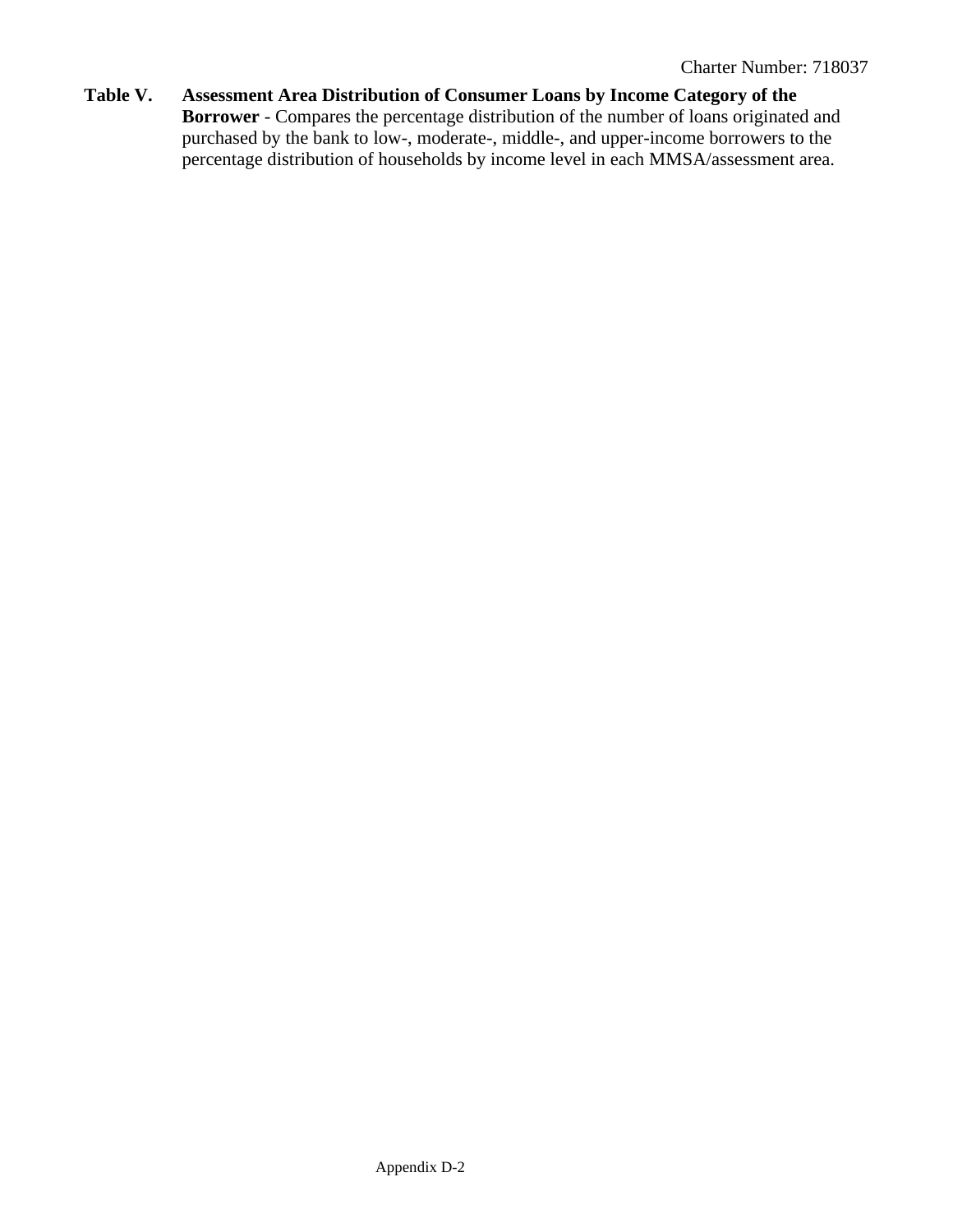Charter Number: 718037

| Table O: Assessment Area Distribution of Home Mortgage Loans by Income Category of the Geography                                   |     |                                  |                 |                                 |                                               |                          |                                               |                                             |                               |                               |                                                                             |               |                                                                  |                                             |                             |                            |                                             |                        | 2016                               |
|------------------------------------------------------------------------------------------------------------------------------------|-----|----------------------------------|-----------------|---------------------------------|-----------------------------------------------|--------------------------|-----------------------------------------------|---------------------------------------------|-------------------------------|-------------------------------|-----------------------------------------------------------------------------|---------------|------------------------------------------------------------------|---------------------------------------------|-----------------------------|----------------------------|---------------------------------------------|------------------------|------------------------------------|
|                                                                                                                                    |     | <b>Total Home Mortgage Loans</b> |                 |                                 |                                               | <b>Low-Income Tracts</b> |                                               |                                             |                               | <b>Moderate-Income Tracts</b> |                                                                             |               | <b>Middle-Income Tracts</b>                                      |                                             |                             | <b>Upper-Income Tracts</b> |                                             |                        | <b>Not Available-Income Tracts</b> |
| <b>Assessment</b><br>Area:                                                                                                         | #   |                                  | $%$ of<br>Total | <b>Overall</b><br><b>Market</b> | $%$ of<br>Owner-<br>Housing  <br><b>Units</b> | $\frac{0}{0}$<br>Loans   | Occupied   Bank   Aggregate   Occupied   Bank | $%$ of<br>Owner-<br><b>Housing</b><br>Units | $\frac{0}{0}$<br><b>Loans</b> | Aggregate                     | $%$ of<br>Owner-<br><b>Occupied</b><br><b>Housing</b> Loans<br><b>Units</b> | $\frac{0}{0}$ | Bank   Aggregate   Occupied   Bank   Aggregate   Occupied   Bank | $%$ of<br>Owner-<br>Housing<br><b>Units</b> | $\frac{0}{\alpha}$<br>Loans |                            | $%$ of<br>Owner-<br><b>Housing</b><br>Units | $\frac{0}{0}$<br>Loans | <b>Aggregate</b>                   |
| <b>MSP</b>                                                                                                                         | 337 | 54.469                           | 24.7            | 125,481                         | 3.3                                           | 1.2                      | 3.1                                           | 13.8                                        | 8.6                           | 12.9                          | 43.1                                                                        | 43.3          | 42.5                                                             | 39.8                                        | 46.9                        | 41.5                       | 0.0                                         | 0.0                    | 0.0                                |
| Rochester                                                                                                                          |     | ,030 159,844                     | 75.3            | 8.911                           | 0.0                                           | 0.0                      | 0.0                                           | 11.2                                        | 8.2                           | 11.9                          | 65.3                                                                        | 56.8          | 60.4                                                             | 23.4                                        | 35.0                        | 27.8                       | $0.0^{\circ}$                               | 0.0                    | 0.0                                |
| <b>Total</b>                                                                                                                       |     |                                  |                 | 1,367 214,313 100.0 134,392     | 3.0                                           | 0.3                      | 2.9                                           | 13.6                                        | 8.3                           | 12.8                          | 44.9                                                                        | 53.5          | 43.7                                                             | 38.5                                        | <b>38.0</b>                 | 40.6                       | 0.0                                         | 0.0                    | 0.0                                |
| Source: 2010 U.S Census; 01/01/2016 - 12/31/2016 Bank Data, 2016 HMDA Aggregate Data. Due to rounding, totals may not equal 100.0% |     |                                  |                 |                                 |                                               |                          |                                               |                                             |                               |                               |                                                                             |               |                                                                  |                                             |                             |                            |                                             |                        |                                    |

| Table O: Assessment Area Distribution of Home Mortgage Loans by Income Category of the Geography                                    |     |                                  |                 |                                 |                                                          |                          |                                        |                                        |                        |                               |                                                   |               |                                               |                                             |                         |                            |                                                   |               | 2017-18                                                   |
|-------------------------------------------------------------------------------------------------------------------------------------|-----|----------------------------------|-----------------|---------------------------------|----------------------------------------------------------|--------------------------|----------------------------------------|----------------------------------------|------------------------|-------------------------------|---------------------------------------------------|---------------|-----------------------------------------------|---------------------------------------------|-------------------------|----------------------------|---------------------------------------------------|---------------|-----------------------------------------------------------|
|                                                                                                                                     |     | <b>Total Home Mortgage Loans</b> |                 |                                 |                                                          | <b>Low-Income Tracts</b> |                                        |                                        |                        | <b>Moderate-Income Tracts</b> |                                                   |               | <b>Middle-Income Tracts</b>                   |                                             |                         | <b>Upper-Income Tracts</b> |                                                   | <b>Tracts</b> | <b>Not Available-Income</b>                               |
| <b>Assessment</b><br>Area:                                                                                                          |     | ሐ                                | $%$ of<br>Total | <b>Overall</b><br><b>Market</b> | $%$ of<br>Owner-<br><b>Housing Loans</b><br><b>Units</b> | $\frac{0}{\alpha}$       | Occupied   Bank   Aggregate   Occupied | $%$ of<br>Owner-<br>Housing  <br>Units | $\frac{0}{0}$<br>Loans |                               | $%$ of<br>Owner-<br><b>Housing Loans</b><br>Units | $\frac{0}{0}$ | <b>Bank Aggregate Occupied Bank Aggregate</b> | $%$ of<br>Owner-<br>Housing<br><b>Units</b> | $\frac{6}{10}$<br>Loans |                            | $%$ of<br>Owner-<br><b>Housing</b> Loans<br>Units | $\frac{0}{0}$ | Occupied   Bank   Aggregate   Occupied   Bank   Aggregate |
| <b>MSP</b>                                                                                                                          | 598 |                                  |                 | 103,965 26.3 105,150            | 2.9                                                      | 0.7                      | 3.8                                    | .5.3                                   | 11.2                   | 16.1                          | 44.6                                              | 42.0          | 44.2                                          | 37.2                                        | 46.2                    | 35.7                       | 0.1                                               | 0.0           | 0.1                                                       |
| Rochester                                                                                                                           |     | 1,678 271,281                    | 73.7            | 7.769                           | 0.0                                                      | 0.0                      | 0.0                                    | 14.5                                   | 12.6                   | 17.1                          | 52.5                                              | 43.9          | 48.6                                          | 33.0                                        | 43.4                    | 34.3                       | 0.0                                               | 0.0           | 0.0                                                       |
| <b>Total</b>                                                                                                                        |     |                                  |                 | 2,276 375,245 100.0 112,919     | 2.7                                                      | 0.2                      | 3.6                                    | 15.2                                   | 12.3                   | 16.2                          | 45.2                                              | 43.4          | 44.5                                          | 36.8                                        | 44.2                    | 35.6                       | 0.1                                               | 0.0           | 0.1                                                       |
| Source: 2015 ACS Census; 01/01/2017 - 12/31/2018 Bank Data, 2018 HMDA Aggregate Data. Due to rounding, totals may not equal 100.0%. |     |                                  |                 |                                 |                                                          |                          |                                        |                                        |                        |                               |                                                   |               |                                               |                                             |                         |                            |                                                   |               |                                                           |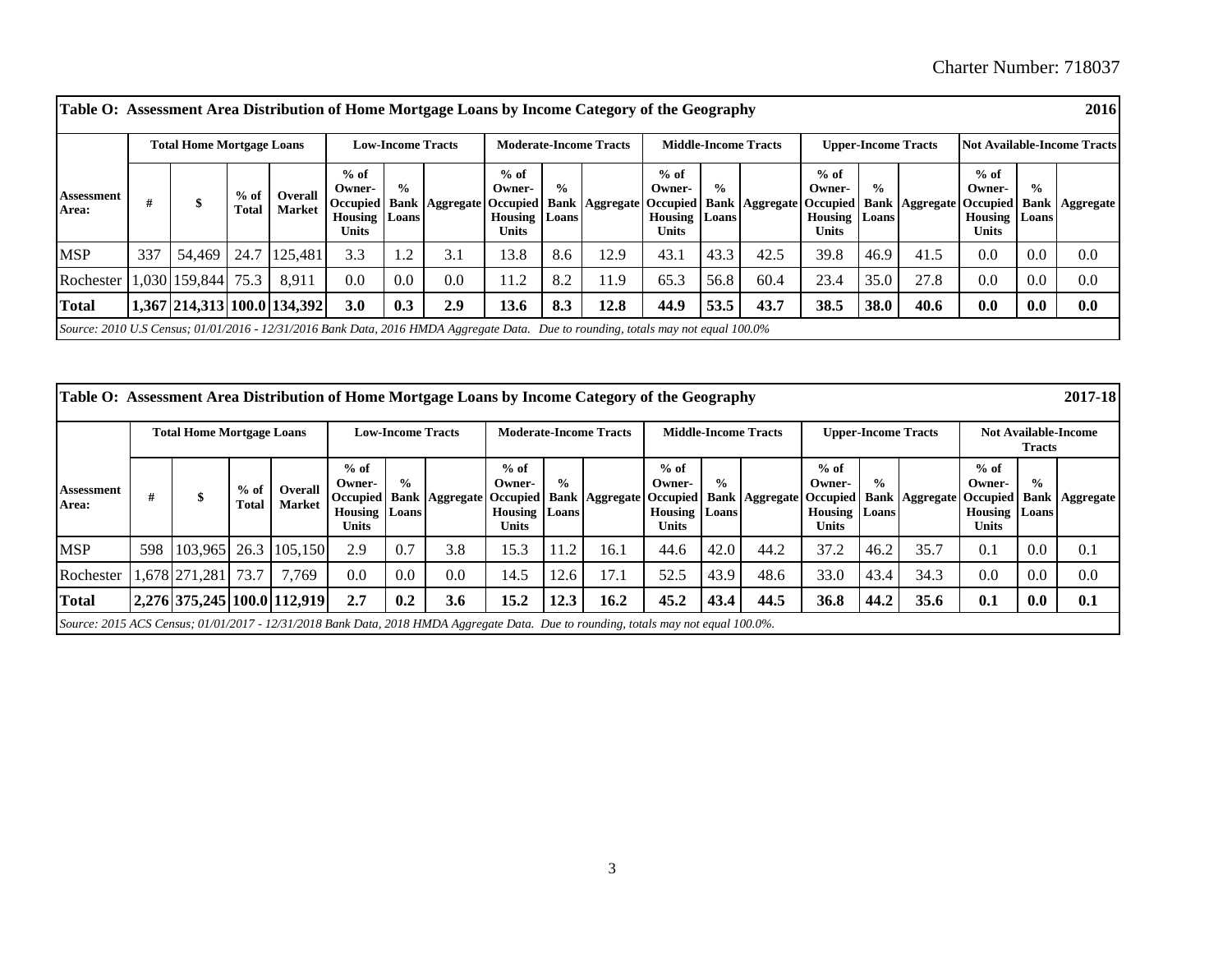| Table Q: Assessment Area Distribution of Loans to Small Businesses by Income Category of the Geography                           |    |                                        |         |              |                                           |                          |                         |                                    |                        |                               |                                                      |                        |                             |                                                      |                         |                            |                                                   |               | 2016                               |
|----------------------------------------------------------------------------------------------------------------------------------|----|----------------------------------------|---------|--------------|-------------------------------------------|--------------------------|-------------------------|------------------------------------|------------------------|-------------------------------|------------------------------------------------------|------------------------|-----------------------------|------------------------------------------------------|-------------------------|----------------------------|---------------------------------------------------|---------------|------------------------------------|
|                                                                                                                                  |    | <b>Total Loans to Small Businesses</b> |         |              |                                           | <b>Low-Income Tracts</b> |                         |                                    |                        | <b>Moderate-Income Tracts</b> |                                                      |                        | <b>Middle-Income Tracts</b> |                                                      |                         | <b>Upper-Income Tracts</b> |                                                   |               | <b>Not Available-Income Tracts</b> |
| <b>Assessment</b><br>Area:                                                                                                       |    | \$                                     | Total I | % of Overall | $\frac{0}{0}$<br><b>Market Businesses</b> | $\frac{0}{0}$<br>Loans   | <b>Bank   Aggregate</b> | $\frac{6}{9}$<br><b>Businesses</b> | $\frac{0}{0}$<br>Loans |                               | $\frac{0}{0}$<br>  Bank   Aggregate   Businesses   ' | $\frac{0}{0}$<br>Loans |                             | $\frac{9}{0}$<br>  Bank   Aggregate   Businesses   " | $\frac{6}{10}$<br>Loans | <b>Bank Aggregate</b>      | $\frac{6}{9}$<br>$\sim$ Businesses $L_{\rm oans}$ | $\frac{6}{9}$ | <b>Bank Aggregate</b>              |
| <b>MSP</b>                                                                                                                       | 54 | 2,909                                  |         | 27.8 63,980  | 5.7                                       | . 9                      | 4.3                     | 15.8                               | 5.6                    | 14.1                          | 39.6                                                 | 50.0                   | 37.4                        | 38.9                                                 | 42.6                    | 44.2                       | 0.0                                               | 0.0           | 0.0                                |
| Rochester                                                                                                                        |    | 140   11,282                           | 72.2    | 3,774        | 0.0                                       | 0.0                      | 0.0                     | 12.2                               | 6.4                    | 9.6                           | 65.2                                                 | 63.6                   | 62.7                        | 22.5                                                 | 30.0                    | 27.7                       | 0.0                                               | 0.0           | 0.0                                |
| <b>Total</b>                                                                                                                     |    | 194 14,191 100.0 67,754                |         |              | 5.3                                       | 0.5                      | 4.1                     | 15.5                               | 6.2                    | 13.8                          | 41.2                                                 | 59.8                   | 38.8                        | 37.9                                                 | 33.5                    | 43.3                       | 0.0                                               | 0.0           | 0.0                                |
| Source: 2016 D&B Data; 01/01/2016 - 12/31/2016 Bank Data; 2016 CRA Aggregate Data. Due to rounding, totals may not equal 100.0%. |    |                                        |         |              |                                           |                          |                         |                                    |                        |                               |                                                      |                        |                             |                                                      |                         |                            |                                                   |               |                                    |

| Table Q: Assessment Area Distribution of Loans to Small Businesses by Income Category of the Geography                           |   |                             |                   |                         |                                           |                          |     |                                                      |                               |                               |                                                      |                        |                             |                                                      |                            |      |                                                      |                        | 2017-18                            |
|----------------------------------------------------------------------------------------------------------------------------------|---|-----------------------------|-------------------|-------------------------|-------------------------------------------|--------------------------|-----|------------------------------------------------------|-------------------------------|-------------------------------|------------------------------------------------------|------------------------|-----------------------------|------------------------------------------------------|----------------------------|------|------------------------------------------------------|------------------------|------------------------------------|
|                                                                                                                                  |   | <b>Total Loans to Small</b> | <b>Businesses</b> |                         |                                           | <b>Low-Income Tracts</b> |     |                                                      |                               | <b>Moderate-Income Tracts</b> |                                                      |                        | <b>Middle-Income Tracts</b> |                                                      | <b>Upper-Income Tracts</b> |      |                                                      |                        | <b>Not Available-Income Tracts</b> |
| Assessment<br>Area:                                                                                                              | # |                             | Total             | % of Overall            | $\frac{6}{9}$<br><b>Market Businesses</b> | $\frac{0}{0}$<br>Loans   |     | $\frac{6}{9}$<br>  Bank   Aggregate   Businesses   ' | $\frac{0}{0}$<br><b>Loans</b> |                               | $\frac{1}{2}$<br>  Bank   Aggregate   Businesses   " | $\frac{0}{0}$<br>Loans |                             | $\frac{0}{0}$<br>  Bank   Aggregate   Businesses   ' | $\frac{0}{0}$<br>Loans     |      | $\frac{0}{0}$<br>  Bank   Aggregate   Businesses   ' | $\frac{0}{0}$<br>Loans | <b>Bank Aggregate</b>              |
| <b>MSP</b>                                                                                                                       |   | 120 5,978                   |                   | 26.8 57,030             | 5.7                                       | 0.8                      | 5.0 | 16.9                                                 | 10.0                          | 15.5                          | 43.2                                                 | 50.0                   | 42.9                        | 33.8                                                 | 39.2                       | 36.4 | 0.4                                                  | 0.0                    | 0.2                                |
| Rochester                                                                                                                        |   | 327 21,660 73.2             |                   | 3.195                   | 0.0                                       | 0.0                      | 0.0 | (7.9)                                                | 15.6                          | 16.6                          | 53.5                                                 | 48.0                   | 50.6                        | 28.6                                                 | 36.4                       | 32.8 | 0.0                                                  | 0.0                    | 0.0                                |
| <b>Total</b>                                                                                                                     |   |                             |                   | 447 27,638 100.0 60,225 | 5.4                                       | 0.2                      | 4.7 | 17.0                                                 | 14.1                          | 15.6                          | 43.8                                                 | 48.5                   | 43.3                        | 33.5                                                 | 37.1                       | 36.2 | 0.4                                                  | 0.0                    | 0.2                                |
| Source: 2018 D&B Data; 01/01/2017 - 12/31/2018 Bank Data; 2018 CRA Aggregate Data. Due to rounding, totals may not equal 100.0%. |   |                             |                   |                         |                                           |                          |     |                                                      |                               |                               |                                                      |                        |                             |                                                      |                            |      |                                                      |                        |                                    |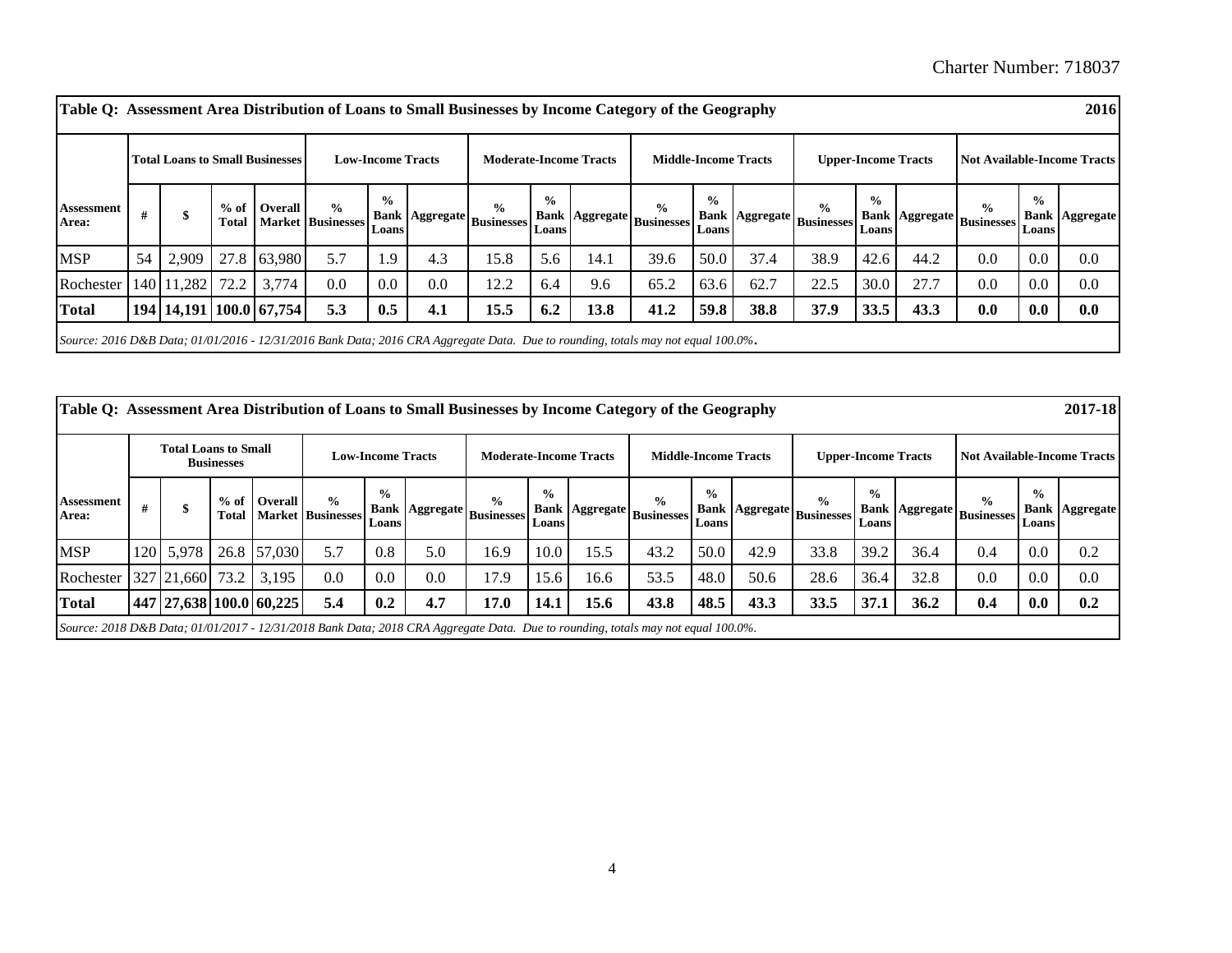| Table U: Assessment Area Distribution of Consumer Loans by Income Category of the Geography                |       |                             |            |                             |                 |                               |                 |                             |                 |                             |                   |                                              | 2016            |
|------------------------------------------------------------------------------------------------------------|-------|-----------------------------|------------|-----------------------------|-----------------|-------------------------------|-----------------|-----------------------------|-----------------|-----------------------------|-------------------|----------------------------------------------|-----------------|
|                                                                                                            |       | <b>Total Consumer Loans</b> |            | <b>Low-Income Tracts</b>    |                 | <b>Moderate-Income Tracts</b> |                 | <b>Middle-Income Tracts</b> |                 | <b>Upper-Income Tracts</b>  |                   | <b>Not Available-Income</b><br><b>Tracts</b> |                 |
| <b>Assessment Area:</b>                                                                                    | #     |                             | % of Total | $%$ of<br><b>Households</b> | % Bank<br>Loans | $%$ of<br><b>Households</b>   | % Bank<br>Loans | $%$ of<br><b>Households</b> | % Bank<br>Loans | $%$ of<br><b>Households</b> | $%$ Bank<br>Loans | $%$ of<br><b>Households</b>                  | % Bank<br>Loans |
| <b>MSP</b>                                                                                                 | 414,  | 20.938                      | 24.8       | 7.6                         | 2.9             | 17.8                          | 11.2            | 41.7                        | 44.6            | 32.9                        | 41.4              | 0.0                                          | 0.0             |
| Rochester                                                                                                  | 4,288 | 55,943                      | 75.2       | 0.0                         | 0.0             | 13.7                          | 9.4             | 65.4                        | 63.6            | 20.9                        | 27.0              | 0.0                                          | 0.0             |
| <b>Total</b>                                                                                               | 5,702 | 76,881                      | 100.0      | 7.1                         | 0.7             | 17.5                          | 9.9             | 43.4                        | 58.9            | 32.0                        | 30.5              | 0.0                                          | 0.0             |
| Source: 2010 U.S Census; $01/01/2016 - 12/31/2016$ Bank Data. Due to rounding, totals may not equal 100.0% |       |                             |            |                             |                 |                               |                 |                             |                 |                             |                   |                                              |                 |

| Table U: Assessment Area Distribution of Consumer Loans by Income Category of the Geography                 |        |                             |            |                             |                 |                               |                 |                             |                   |                             |                   |                                              | 2017-18           |
|-------------------------------------------------------------------------------------------------------------|--------|-----------------------------|------------|-----------------------------|-----------------|-------------------------------|-----------------|-----------------------------|-------------------|-----------------------------|-------------------|----------------------------------------------|-------------------|
|                                                                                                             |        | <b>Total Consumer Loans</b> |            | <b>Low-Income Tracts</b>    |                 | <b>Moderate-Income Tracts</b> |                 | <b>Middle-Income Tracts</b> |                   | <b>Upper-Income Tracts</b>  |                   | <b>Not Available-Income</b><br><b>Tracts</b> |                   |
| <b>Assessment Area:</b>                                                                                     | #      | \$                          | % of Total | $%$ of<br><b>Households</b> | % Bank<br>Loans | $%$ of<br><b>Households</b>   | % Bank<br>Loans | $%$ of<br><b>Households</b> | $%$ Bank<br>Loans | $%$ of<br><b>Households</b> | $%$ Bank<br>Loans | $%$ of<br><b>Households</b>                  | $%$ Bank<br>Loans |
| <b>MSP</b>                                                                                                  | 3,036  | 53,997                      | 26.6       | 6.8                         | 2.5             | 19.9                          | 11.1            | 42.7                        | 44.7              | 30.2                        | 41.5              | 0.4                                          | 0.1               |
| Rochester                                                                                                   | 8,385  | 114,042                     | 73.4       | 0.0                         | 0.0             | 19.4                          | 17.7            | 51.4                        | 48.8              | 29.1                        | 33.5              | 0.0                                          | 0.0               |
| <b>Total</b>                                                                                                | 11,421 | 168,039                     | 100.0      | 6.3                         | 0.7             | 19.9                          | 16.0            | 43.4                        | 47.7              | 30.1                        | 35.6              | 0.3                                          | 0.0               |
| Source: 2015 ACS Census; $01/01/2017 - 12/31/2018$ Bank Data. Due to rounding, totals may not equal 100.0%. |        |                             |            |                             |                 |                               |                 |                             |                   |                             |                   |                                              |                   |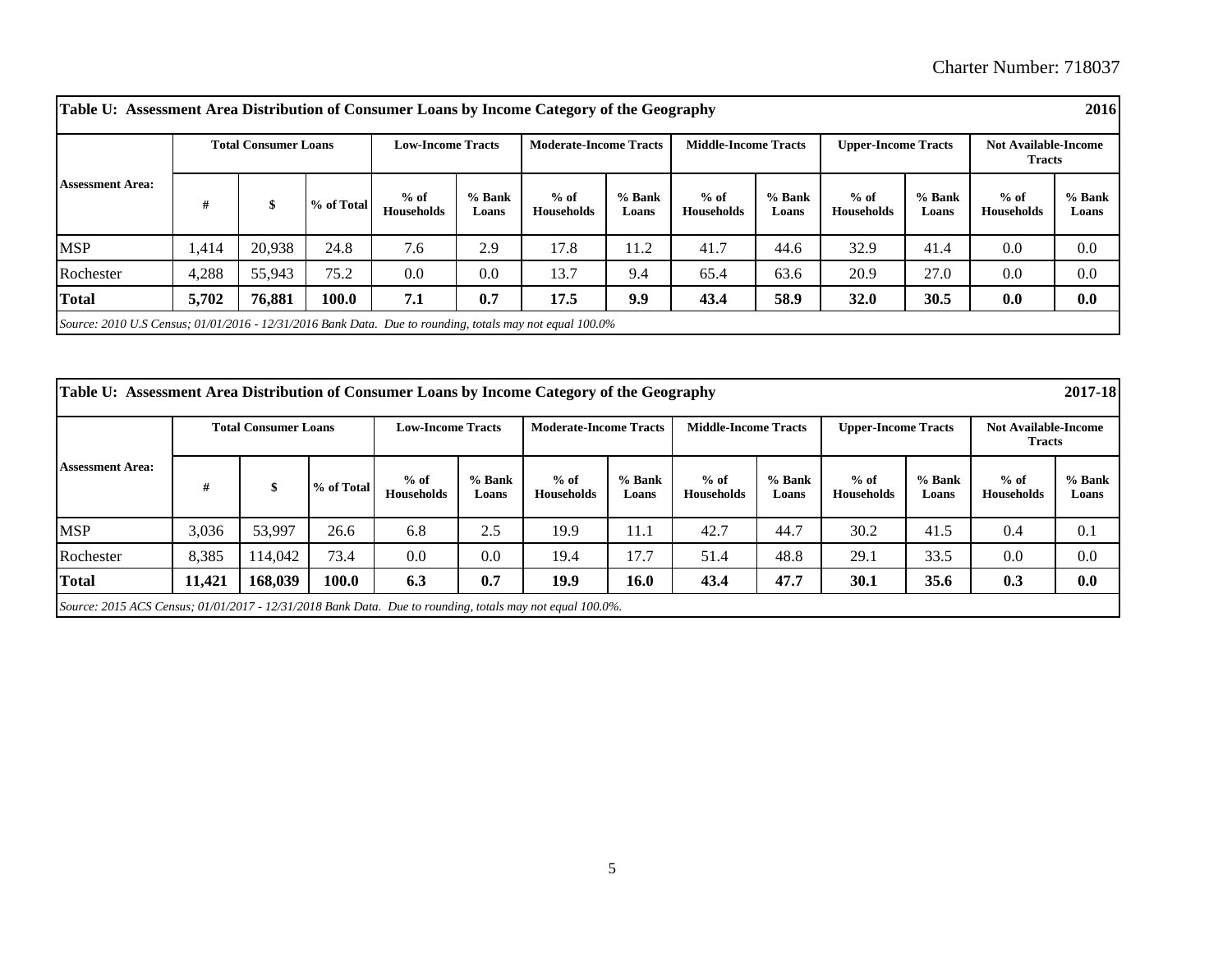|                            |     | <b>Total Home Mortgage Loans</b> |                        |                                   |                                  |                        | <b>Low-Income Borrowers</b> |               | <b>Moderate-Income</b><br><b>Borrowers</b> |                             |                |                        | <b>Middle-Income Borrowers</b> |               |                        | <b>Upper-Income Borrowers</b> |                | <b>Borrowers</b>       | <b>Not Available-Income</b> |
|----------------------------|-----|----------------------------------|------------------------|-----------------------------------|----------------------------------|------------------------|-----------------------------|---------------|--------------------------------------------|-----------------------------|----------------|------------------------|--------------------------------|---------------|------------------------|-------------------------------|----------------|------------------------|-----------------------------|
| <b>Assessment</b><br>Area: | #   |                                  | $%$ of<br><b>Total</b> | Overall<br><b>Market</b>          | $\frac{6}{9}$<br><b>Families</b> | $\frac{0}{0}$<br>Loans | Bank   Aggregate   Families | $\frac{6}{6}$ | $\frac{0}{0}$<br>Loans                     | Bank   Aggregate   Families | $\frac{6}{10}$ | $\frac{0}{0}$<br>Loans | Bank   Aggregate   Families    | $\frac{0}{0}$ | $\frac{6}{9}$<br>Loans | Bank   Aggregate   Families   | $\frac{6}{10}$ | $\frac{0}{0}$<br>Loans | <b>Bank   Aggregate</b>     |
| <b>MSP</b>                 | 337 | 54,469                           | 24.7                   | 125,481                           | 19.4                             | 4.5                    | 7.4                         | 17.0          | 15.7                                       | 18.5                        | 21.9           | 19.6                   | 21.2                           | 41.8          | 54.0                   | 35.6                          | 0.0            | 6.2                    | 17.2                        |
| Rochester                  |     | 1,030 159,844 75.3               |                        | 8,911                             | 16.0                             | 9.2                    | 10.5                        | 18.4          | 18.4                                       | 21.7                        | 24.3           | 23.8                   | 21.7                           | 41.3          | 42.5                   | 32.7                          | 0.0            | 6.1                    | 13.5                        |
| <b>Total</b>               |     |                                  |                        | 1,367   214,313   100.0   134,392 | 19.1                             | 8.0                    | 7.6                         | 17.1          | 17.7                                       | 18.7                        | 22.1           | 22.8                   | 21.2                           | 41.7          | 45.4                   | 35.4                          | 0.0            | 6.1                    | 17.0                        |

|                            |     | <b>Total Home Mortgage Loans</b> |                 |                             |                                  |                        | <b>Low-Income Borrowers</b> |               | <b>Moderate-Income</b><br><b>Borrowers</b> |                                 |               |                        | <b>Middle-Income Borrowers</b> |               |                        | <b>Upper-Income Borrowers</b>   |               | <b>Borrowers</b>       | <b>Not Available-Income</b> |
|----------------------------|-----|----------------------------------|-----------------|-----------------------------|----------------------------------|------------------------|-----------------------------|---------------|--------------------------------------------|---------------------------------|---------------|------------------------|--------------------------------|---------------|------------------------|---------------------------------|---------------|------------------------|-----------------------------|
| <b>Assessment</b><br>Area: | #   |                                  | $%$ of<br>Total | Overall<br><b>Market</b>    | $\frac{6}{9}$<br><b>Families</b> | $\frac{0}{0}$<br>Loans | Bank   Aggregate   Families | $\frac{0}{0}$ | $\frac{0}{0}$<br>Loans                     | Bank   Aggregate   Families   ' | $\frac{6}{9}$ | $\frac{0}{0}$<br>Loans | Bank   Aggregate   Families    | $\frac{0}{0}$ | $\frac{0}{0}$<br>Loans | Bank   Aggregate   Families   ' | $\frac{0}{0}$ | $\frac{0}{0}$<br>Loans | <b>Bank   Aggregate</b>     |
| <b>MSP</b>                 | 598 |                                  |                 | 103,965 26.3 105,150        | 20.6                             | 3.5                    | 8.7                         | 16.7          | 14.5                                       | 20.9                            | 21.3          | 22.7                   | 21.5                           | 41.5          | 56.5                   | 31.9                            | 0.0           | $\Omega$               | 16.9                        |
| Rochester                  |     | 1,678 271,281                    | 73.7            | 7,769                       | 17.7                             | 8.7                    | 11.1                        | 17.7          | 20.7                                       | 23.4                            | 23.8          | 24.9                   | 22.4                           | 40.7          | 43.1                   | 30.8                            | 0.0           | 2.6                    | 12.4                        |
| <b>Total</b>               |     |                                  |                 | 2,276 375,245 100.0 112,919 | 20.4                             | 7.3                    | 8.9                         | 16.7          | 19.1                                       | 21.1                            | 21.5          | 24.3                   | 21.6                           | 41.4          | 46.6                   | 31.9                            | 0.0           | 2.6                    | 16.6                        |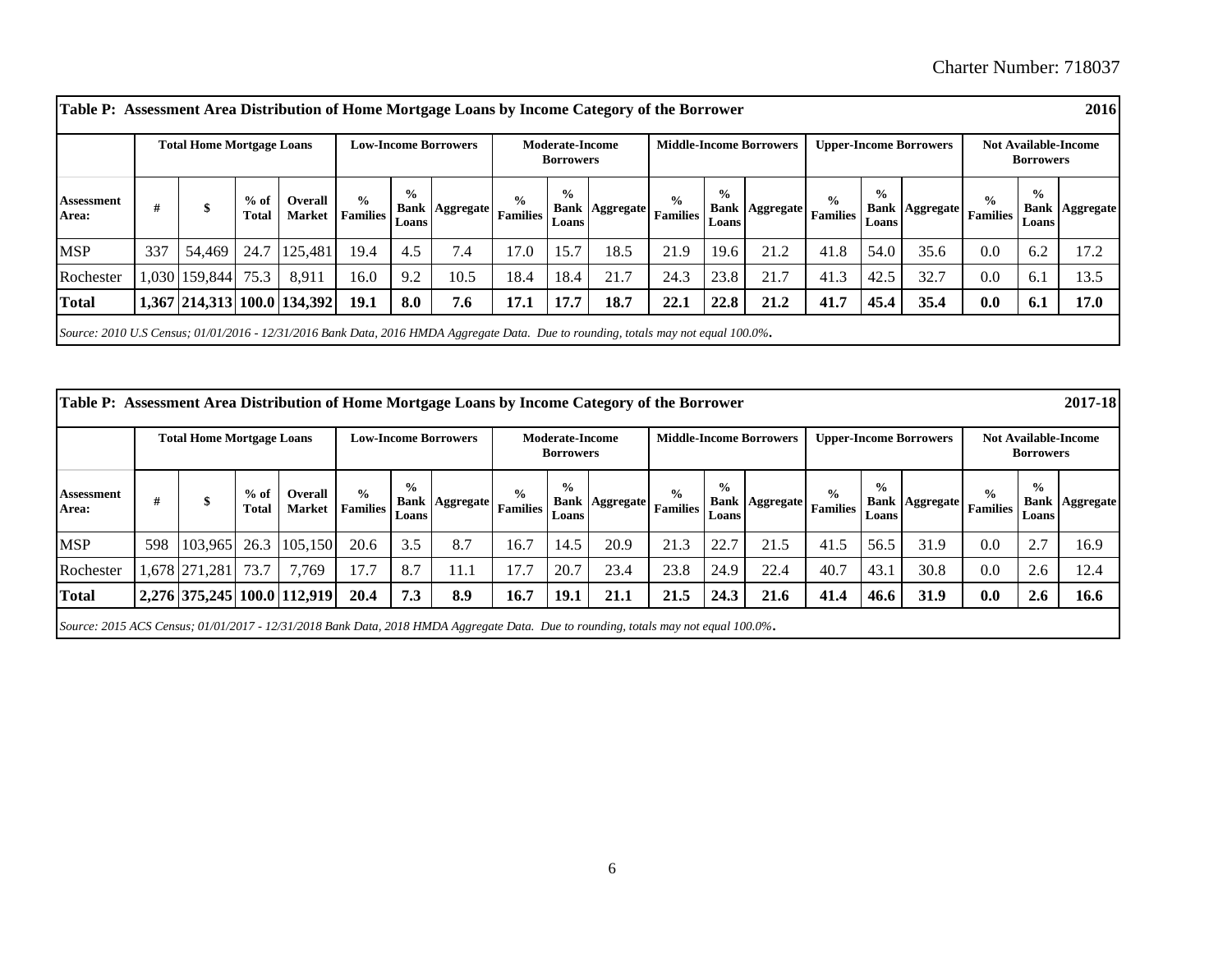|                         |     |        | <b>Businesses with Revenues &gt;</b><br><b>Businesses with Revenues <math>\leq 1</math> MM</b><br><b>Total Loans to Small Businesses</b><br>1MM |                                 |                                    |                   |           |                                    | <b>Businesses with Revenues</b><br><b>Not Available</b> |                                    |                   |
|-------------------------|-----|--------|-------------------------------------------------------------------------------------------------------------------------------------------------|---------------------------------|------------------------------------|-------------------|-----------|------------------------------------|---------------------------------------------------------|------------------------------------|-------------------|
| <b>Assessment Area:</b> | #   | S      | % of Total                                                                                                                                      | <b>Overall</b><br><b>Market</b> | $\frac{6}{9}$<br><b>Businesses</b> | $%$ Bank<br>Loans | Aggregate | $\frac{0}{0}$<br><b>Businesses</b> | % Bank<br>Loans                                         | $\frac{6}{6}$<br><b>Businesses</b> | $%$ Bank<br>Loans |
| <b>MSP</b>              | 54  | 2,909  | 27.8                                                                                                                                            | 63,980                          | 83.4                               | 72.2              | 46.6      | 7.2                                | 27.8                                                    | 9.3                                | 0.0               |
| Rochester               | 140 | 11.282 | 72.2                                                                                                                                            | 3,774                           | 83.3                               | 82.1              | 49.7      | 5.5                                | 17.9                                                    | 11.2                               | 0.0               |
| <b>Total</b>            | 194 | 14,191 | 100.0                                                                                                                                           | 67,754                          | 83.4                               | 79.4              | 46.8      | 7.1                                | 20.6                                                    | 9.5                                | 0.0               |

| 2017-18<br>Table R: Assessment Area Distribution of Loans to Small Businesses by Gross Annual Revenues |                                                                                                                                  |        |                                        |                          |                                    |                                           |           |                                             |                 |                                                         |                   |  |  |
|--------------------------------------------------------------------------------------------------------|----------------------------------------------------------------------------------------------------------------------------------|--------|----------------------------------------|--------------------------|------------------------------------|-------------------------------------------|-----------|---------------------------------------------|-----------------|---------------------------------------------------------|-------------------|--|--|
|                                                                                                        |                                                                                                                                  |        | <b>Total Loans to Small Businesses</b> |                          |                                    | Businesses with Revenues $\epsilon$ = 1MM |           | <b>Businesses with Revenues &gt;</b><br>1MM |                 | <b>Businesses with Revenues</b><br><b>Not Available</b> |                   |  |  |
| <b>Assessment Area:</b>                                                                                | #                                                                                                                                |        | % of Total                             | Overall<br><b>Market</b> | $\frac{0}{0}$<br><b>Businesses</b> | $%$ Bank<br>Loans                         | Aggregate | $\frac{0}{0}$<br><b>Businesses</b>          | % Bank<br>Loans | $\frac{0}{0}$<br><b>Businesses</b>                      | $%$ Bank<br>Loans |  |  |
| <b>MSP</b>                                                                                             | 120                                                                                                                              | 5,978  | 26.8                                   | 57,030                   | 83.8                               | 60.8                                      | 53.3      | 6.9                                         | 39.2            | 9.2                                                     | 0.0               |  |  |
| Rochester                                                                                              | 327                                                                                                                              | 21.660 | 73.2                                   | 3,195                    | 82.6                               | 79.5                                      | 54.8      | 5.7                                         | 20.5            | 11.7                                                    | 0.0               |  |  |
| <b>Total</b>                                                                                           | 447                                                                                                                              | 27,638 | 100.0                                  | 60.225                   | 83.7                               | 74.5                                      | 53.3      | 6.9                                         | 25.5            | 9.4                                                     | 0.0               |  |  |
|                                                                                                        | Source: 2018 D&B Data; 01/01/2017 - 12/31/2018 Bank Data; 2018 CRA Aggregate Data. Due to rounding, totals may not equal 100.0%. |        |                                        |                          |                                    |                                           |           |                                             |                 |                                                         |                   |  |  |